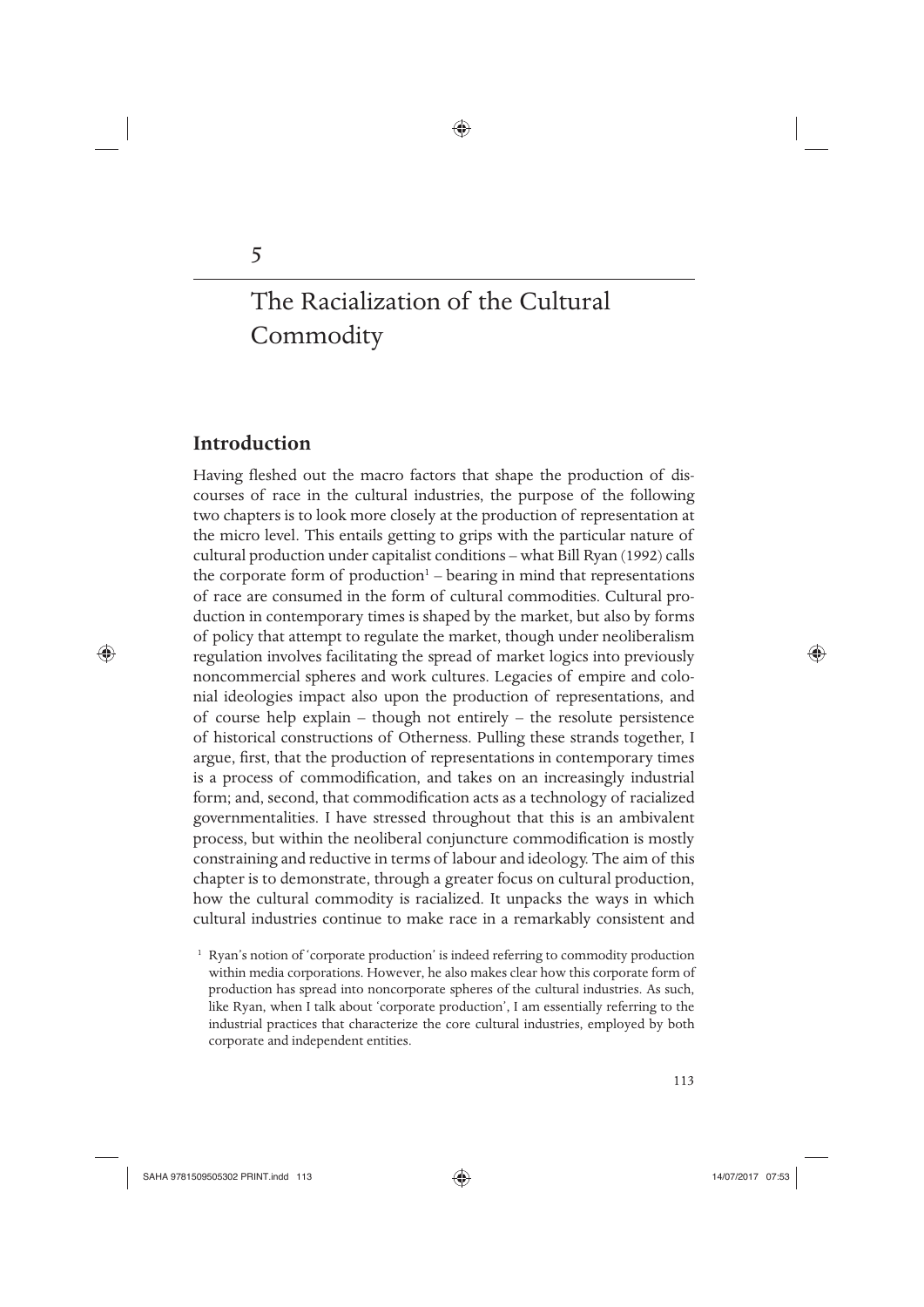homogenous fashion, despite the attempts of cultural producers – not least those from minority racial and ethnic backgrounds – to subvert and destabilize the reproduction of racist and Orientalist tropes. To illustrate this, I draw from empirical research into cultural production, often based on participant observation and interviews with those involved in the making of what Karim Hammou (2016: 70) calls 'Othered cultural goods'.<sup>2</sup> I will also include case studies from my own ethnographic research into British South Asian cultural production.

As explained in chapter 2, there is a relatively small number of studies of production in relation to race in the fields of production studies/media industry research and of critical race studies, but there is growing interest in these areas. One body of work I did not cover in that chapter were studies of cultural production in the context of race critical studies. The few examples that exist in this field mostly approach this issue in terms of authorship, shaped by cultural studies roots in literary studies, where an analysis of the author's practice is seen to deliver a deeper understanding of the aesthetics and meaning of the text (Gray and Johnson, 2013; Chow-White et al., 2015). When thought through more explicitly in terms of production, the study of authorship involves an interest in 'how meanings are produced and negotiated' (Acosta-Alzuru, 2003: 1) and how a text is encoded – or 'transcoded', as Martin (2015) puts it – with meaning. Georgina Born is one of the most important writers on authorship, describing how 'by eliciting producers' exegeses about their creative work, and by elucidating the wider critical discourses that attach to the cultural object' (through ethnographic work in particular), we get a deeper understanding of the aesthetic discourses that surround said cultural object and the practices that go into their making (2010: 191). According to contributors to a weighty volume on authorship (Gray and Johnson, 2013), contrary to Roland Barthes's famous pronouncement, 'the death of the author' has been greatly exaggerated. But the essays within this collection do stress a need to broaden the way that we understand authorship. Particularly rel-

<sup>2</sup> Hammou (2016: 70) defines the 'Othered cultural good' as a commodity whose value is determined by its conceived distance from the 'reference group' or dominant culture. This is a useful definition as it distinguishes between the practices of those minority (and nonminority) cultural producers who foreground, articulate and/or explore a particular racial or ethnic experience in their work in an assertive way, and those minorities who do not do so (of which there are many). Like Hammou, my interest is in the ways that cultural goods become 'Othered' during production. One of the key questions is whether or not this Othering is in line with the producer's intentions.

♠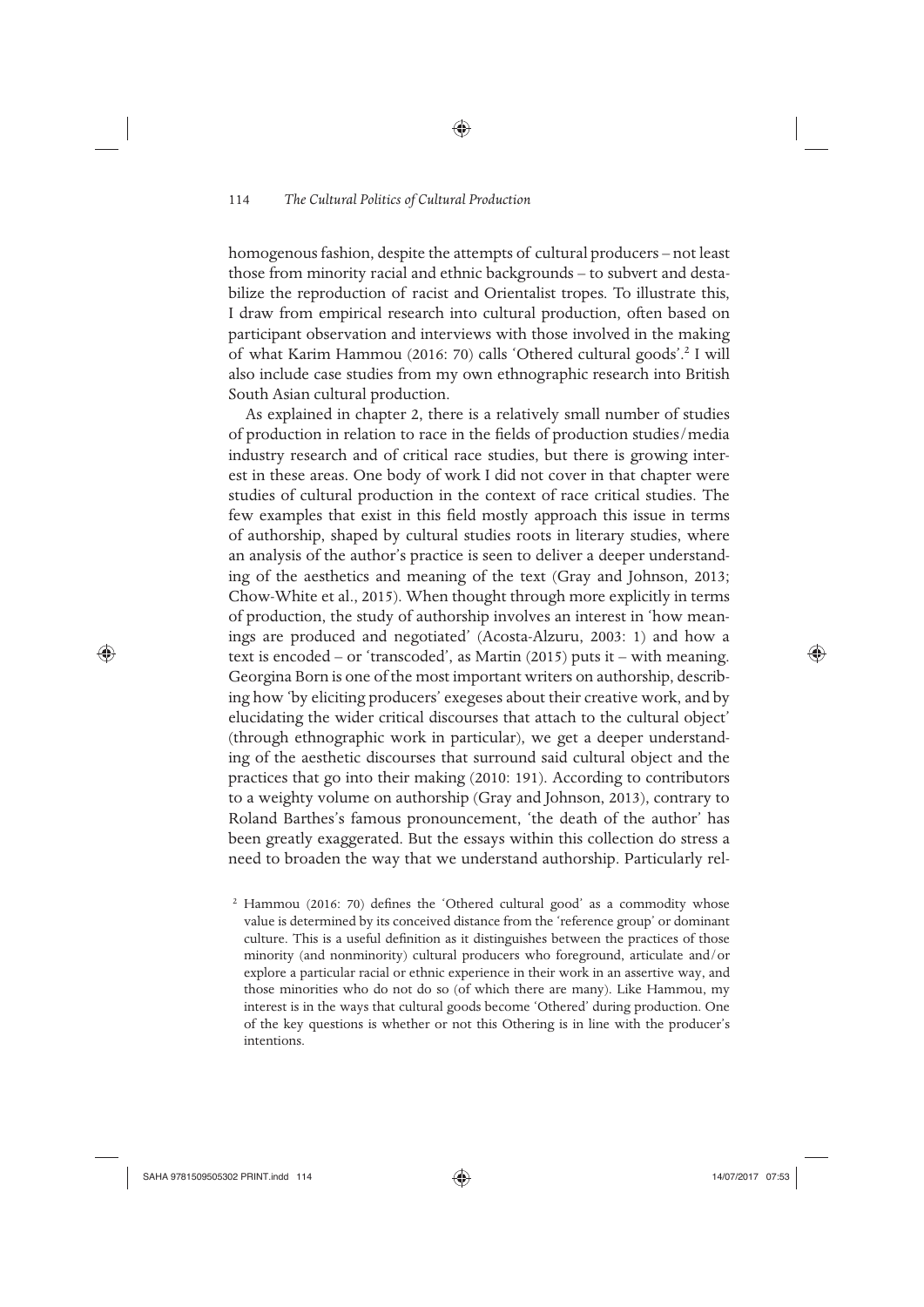evant to this book is the idea that, as Busse (2013), for instance, shows, it is still important to recognize the role of the author – albeit in terms of the Foucauldian notion of 'authorial function' – since this helps us to understand how particular discourses work and gain power. Gray and Johnson (2013: 10) argue that authorship under capitalism is increasingly shaped by industry practices, where it exists in a 'direct relation to the commodification of culture and the reification of social identities'. In other words, industry practice takes on an authorial authority in itself, which in turn shapes dominant discourses of race. What this literature on authorship underlines is the importance of production contexts to our understanding of the text, and of particular discourses of race. But what remains underresearched is how cultural industries construct racial discourse. As I have stressed throughout, addressing this lack is critical to the development and formulation of counter strategies that can transform the standardized and reductive representation of race into something more unsettling and productive.

◈

I use this brief discussion of authorship<sup>3</sup> to open up the notion that industrial production has an authorial function, within which the actual author of the text is just one component.<sup>4</sup> The task of this chapter is to unpack the industrial processes, including the behaviours and actions of the individuals who operate within them, that determine the production of representations. As I argued in chapter 2, the cultural industries tradition is best equipped for exploring the different dimensions of cultural production; in this chapter I take cues from this approach, paying particular attention to the dynamics between structure and agency, and macro and micro forces, while being sensitive to complexity, contestation and contradictions. As stated, the aim of this chapter is to unpack in more detail the notion of the racialization of the cultural commodity that I outlined in chapter 3, which argues for a more discursive take on the making of race in the cultural industries in contrast to the functionalist and determinist tones of a certain argument regarding the 'commodification of race'. The chapter asks: how do the cultural industries make race during the production process? How are cultural texts racialized at specific stages in the production process? To answer these questions, I will initially examine

♠

<sup>&</sup>lt;sup>3</sup> For a fuller discussion of authorship in relation to race and production, see Havens (2013: 11–14).<br> $4$  Indeed, this point has been made by the 'production of culture' perspective (see

Becker, 1984; Peterson and Anand, 2004), though my formulation of cultural production will stress to a much greater extent issues of conflict and struggle.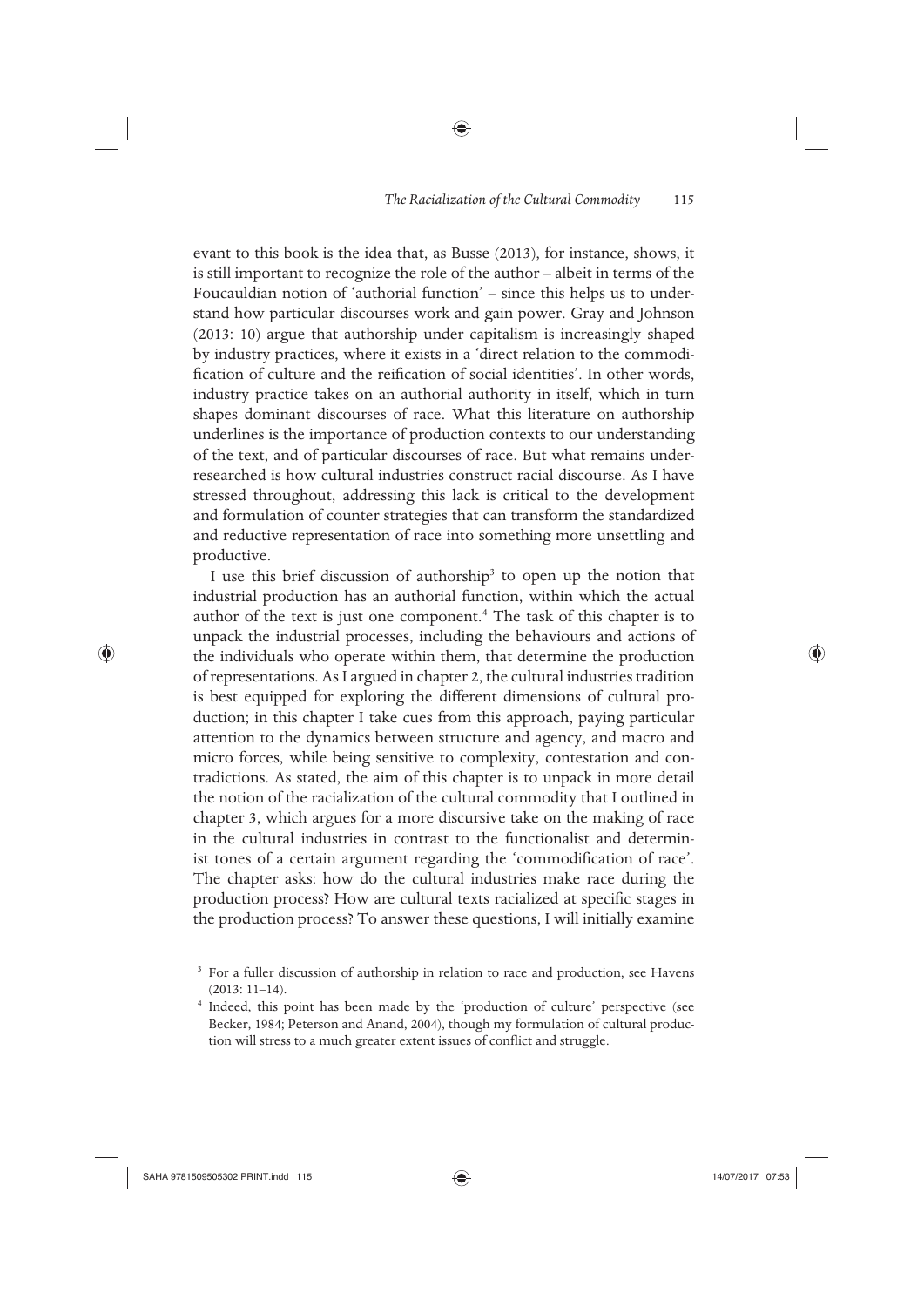some of the general ways in which the impact of media production on representation has been understood, including the burden of representation, questions of risk and the concept of segregated visibility. I then focus on a particular cultural studies approach to race and production. This approach draws attention to the knowledge that creative managers work with – what Havens (2013) calls 'industry lore' – that goes into the production of representations. Cultural studies scholars who explore this issue stress how such 'lore' is not just economically derived, but is constituted by broader social, cultural and political values, and indeed common-sense societalheld ideas around race. This provides a very persuasive argument about the unconscious biases and behaviours that feed into cultural production that can help explain why historical constructions of Otherness persist. Yet, as I will demonstrate, there is a gap in this argument in that it neglects how racial ideologies become entrenched within industrial logics and processes themselves. The final part of the chapter will detail my notion of the 'racializing/rationalizing logic of capital' that draws attention to how the very forms of rationalization that constitute cultural production in its corporate form are, far from being race-neutral, instead deeply racial in their effects. This, I argue, offers a more satisfying and fuller explanation for the reproduction of Orientalist discourses of race, and the one-dimensional, reductive and devastating manner in which race continues to be made in the cultural industries.

◈

## **Media production as racial governance**

The topic of race and cultural production is relatively underresearched, but that is not to say that scholars interested in media representation have not considered these issues. As stated, authorship is the frequent starting point for scholars of race and media intrigued by the question of production. One common line of discussion is in terms of the burden of representation. As Gilroy (1993b: 98) states, 'in the ironic milieu of racial politics, where the most brutally disposed people have often also proved to be the most intensely creative, the idea that artists are representative public figures has become an extra burden for them to carry'. This 'burden of representation' once figured widely in discussions of racial cultural politics (Hall, 1996b; Mercer 1994; Gilroy, 1993b). As an example, Rupa Huq (1996) deals with this issue in relation to British South Asian popular culture, using the case study of the post-Bhangra music scene. In this example, she interviews British Asian musicians, who demonstrate how they at times resent the burden of having to speak on behalf of – or to – what is in fact

♠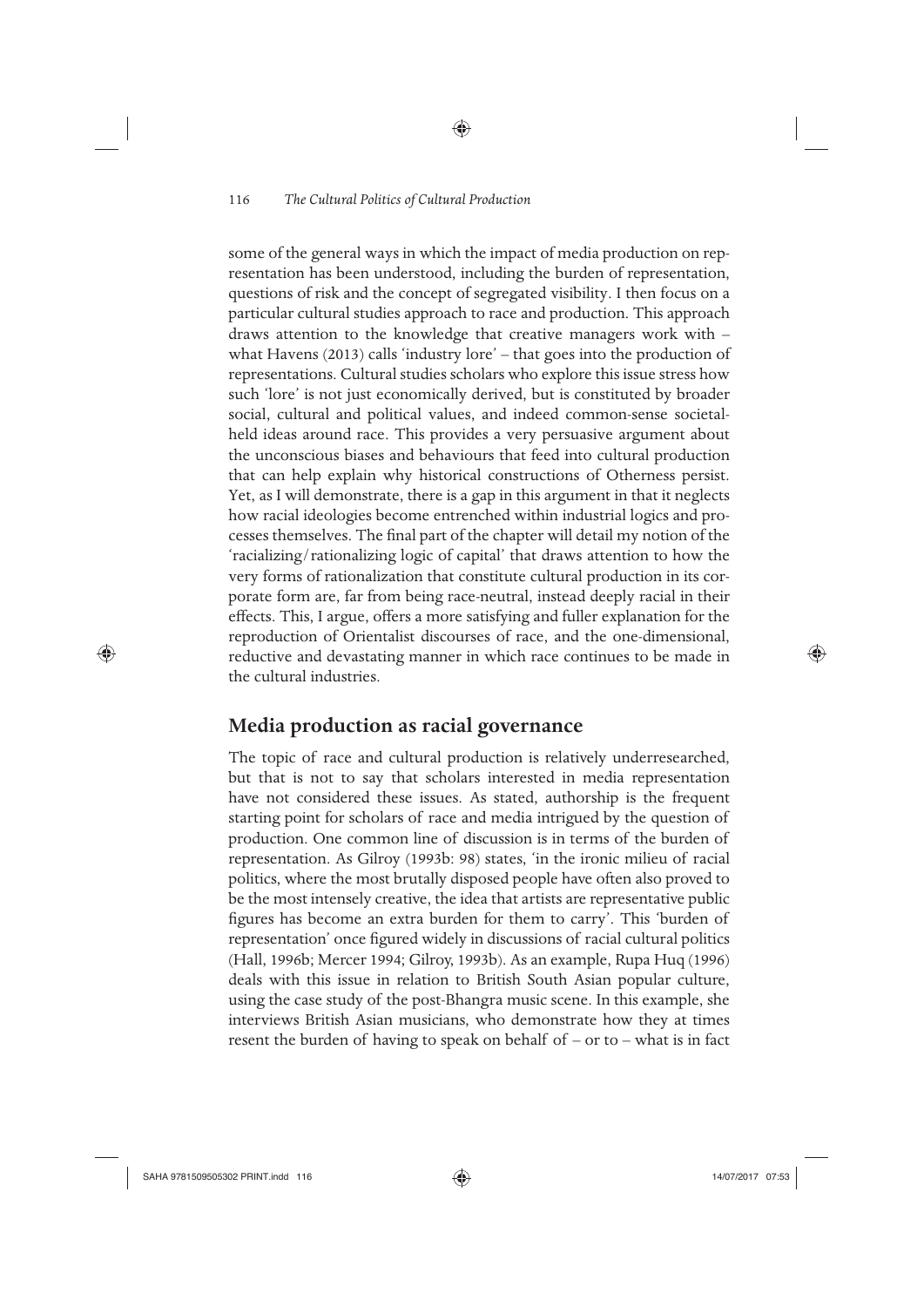a diverse and heterogeneous community, especially when their music doesn't sound particularly 'Asian'.

As Huq states, 'the burden of representation is intrinsically bound up with media representation because of the mass media's role in legitimation of cultural production' (1996: 67). What Huq is referring to here is how the media, through the burden of representation, limit the possibilities and scope of representation for Asian cultural producers in particular. However, there is little discussion in her account of how the media actually enforces this burden. While the notion of the burden of representation is useful in helping to understand those moments when people of colour working in the media feel a tension between wanting to represent their community narratively but not wanting to be contained within their ethnic or racial identity,<sup>5</sup> the predominantly cultural studies accounts that explore this issue are limited in that they do not really have an explanation of how this burden manifests itself during production, and nor are they able to identify its source (that is, whether it is commercial or sociocultural). Put another way, absent in these accounts is the question of the structural determinants that constrain the creativity of minority cultural producers, where the burden of representation is just one expression of the multiple ways that their practice is impeded, as this chapter will demonstrate.

The obvious place to begin to unravel how the structure of the media constrains symbol production for minorities is by stressing how cultural production is inherently risky and creative managers in response often act conservatively. The risk-averse nature of the cultural industries invariably has a negative impact upon black and brown cultural producers in particular, who are seen as a dangerous<sup>6</sup> investment (Greene, 1994; Ross, 1995; Gandy, 1998; Fitts, 2008; Fuller, 2010; Molina-Guzmán, 2016). Cultural industries scholars (Garnham, 1990; Ryan, 1992; Hesmondhalgh, 2013) explain risk in terms of the intrinsically unpredictable nature of the cultural commodity form, whereas political economists, particularly in the Schiller McChesney tradition (Hesmondhalgh, 2013), tend to focus on how the conservative nature of cultural production is an outcome of commercialization and media concentration. As outlined in chapter 3, according to this perspective media concentration has led to an oligopoly where media conglomerates, wanting to protect their market share, finance only products

 $\bigoplus$ 

♠

<sup>&</sup>lt;sup>5</sup> This is a common theme in journalism studies and research into the experience of journalists from minority backgrounds; see Cottle (2000) and Johnston and Flamiano (2007).  $\epsilon$  In this instance, I mean 'dangerous' in commercial terms.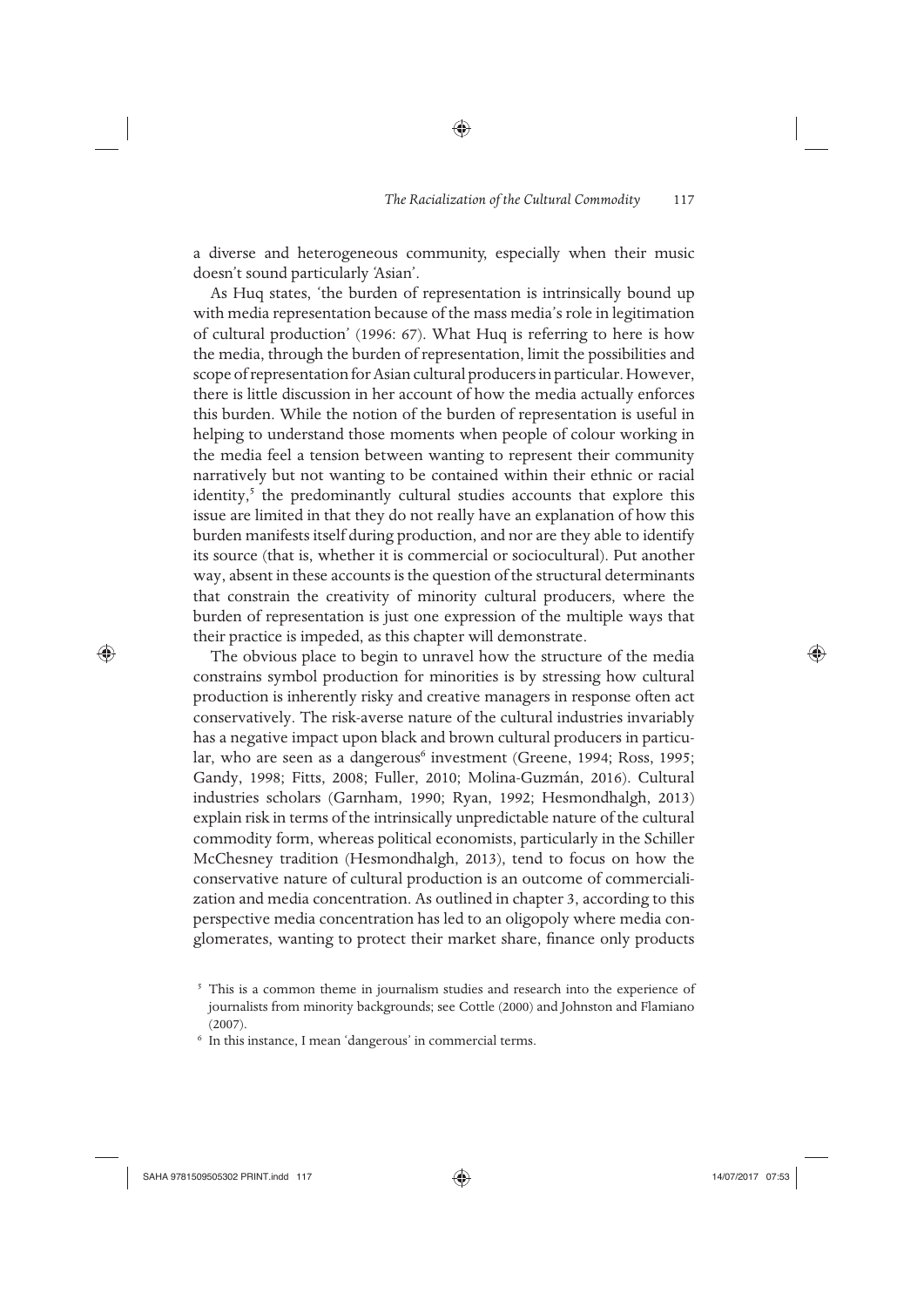seen to have commercial value. This disadvantages minority cultural production, which is perceived as lacking mass appeal. As an example of this political economy approach, Blevins and Martinez (2010) analyse the fallout following the repeal of the Minority Tax Certificate Programme in the USA – a programme that, following civil rights campaigning, was a way to incentivize black media ownership. Its abolition in 1995 unsurprisingly led to a drop in the number of black-owned media. But in response, Blevins and Martinez argue that rather than campaign for the reinstatement of tax-incentive policies specifically designed to address racial inequalities in media ownership, the focus should instead be on regulation that breaks up monopolies. They argue that it is the intensification of media concentration that has had a bigger impact on the fall of minority ownership rather than the repeal of the tax incentive. This argument is typical of a particular political economy approach to media diversity that engages at the level of redistribution rather than recognition or representation.

As should be clear by now, I have serious misgivings about such an argument for underplaying the ideological nature of media production. Put another way, media concentration is not enough to fully explain why historical constructions of Otherness persist. A more productive way of understanding the particular governance of race by the cultural industries comes when we look at Stuart Hall's (1996b: 471) concept of 'segregated visibility', as discussed in chapter 4. Hall uses this concept to describe the limited nature of the gains made by black cultural production within the mass media - a form of inclusion at arm's length.<sup>7</sup> Hall is talking about this at the level of ideology (in terms of visibility and the politics of recognition), but we can apply it to the structural governance of race in the cultural industries.

Segregated visibility is apparent in Keith Negus's account of the way that rap music is governed within the music industry, amounting to what he describes as 'regimes of containment' (1999: 93). In his empirical study of corporate music production, based primarily upon interviews with executives and cultural intermediaries, Negus<sup>8</sup> describes how rap is some-

⊕

 <sup>7</sup> While Hall (1996b) admits that the gains made by black cultural production amount only to a form of segregated visibility, he argues that we should understand them as gains nonetheless. 8 Negus (1999) is interested in the nature of corporate production in the music industry

rather than in race-making per se. However, his study of the production of both rap and salsa music provide rare in-depth case studies related to the topic of race and cultural production and is the reason why his research receives significant attention in this chapter.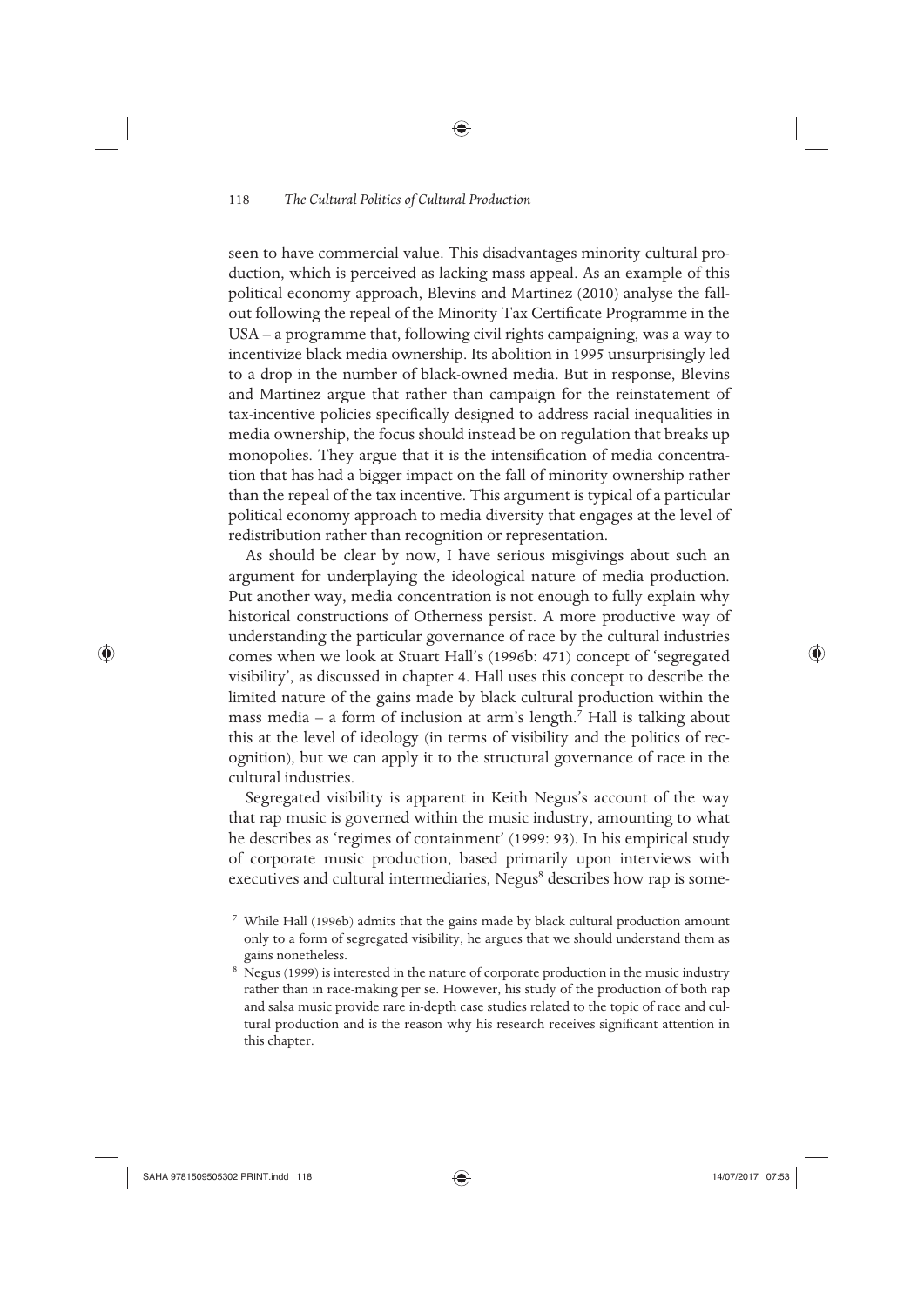◈

what disparagingly regarded as a 'wild cat' operation by executives who are 'uncertain about its future aesthetic changes and nervous when trying to predict "potential market growth", and by business personnel who are uncomfortable with the politics of black representation foregrounded by the genre and anxious about confronting political pressure from the moral opponents of rap' (1999: 87). Negus refers to two logics that define the production of rap – one that is economic (rap as perceived as not having the same longevity as other genres, nor having the same catalogue value), and one that is cultural (the feeling that rap music is controversial, and too culturally specific, lacking international appeal). The play between these logics will be unpacked further in the next section. But the point here is that particular economic and cultural understandings of rap have led to its formal separation from the core music industry, through (1) the creation of rap divisions within corporate record labels and (2) independent labels, where the major label acts as a financier and distributor. In terms of the first pathway and the formation of separate rap divisions within the major labels, Negus highlights how this industry move was in part a product of the civil rights movement, where campaigners were fighting for the recognition of blacks in the cultural industries. But it additionally follows a logic of bureaucratization (Ryan, 1992) following a 1971 report by the Harvard Business School, which, since black music exists in its own separate sphere, recommended the formation of black music divisions, with separate radio stations, promoters, touring circuits, record stores and so on, all relying on specialist knowledge. The benefit of this move was the creation of a space where black personnel could be employed in an industry otherwise structured by racial hierarchies, and where black artists could be supported by staff who understand the music, its production and its audiences. Yet these divisions are vulnerable to cuts and corporate restructuring. Black divisions are historically the biggest victims of such cutbacks. Negus cites an instance where Capitol Records closed its urban division in 1996 – sacking 18 members of staff, most of whom were black. As one insider speaking to Negus (1999: 89) said, '"this happens so much whenever there is a budget cut to be made; it's always the black department that suffers"'. Having to contend with boom–bust cycles once the cultural industries were fully embedded within structures of financialization (Winseck, 2011), black divisions became the most exposed. This is further compounded by under-investment in rap, which as a genre does not receive the same resources as, for instance, rock (Negus, 1999; Fitts, 2008). In terms of the second pathway that Negus identifies, in which major labels manage rap acts via an independent label, he finds that sharp boundaries are created

 $\bigoplus$ 

♠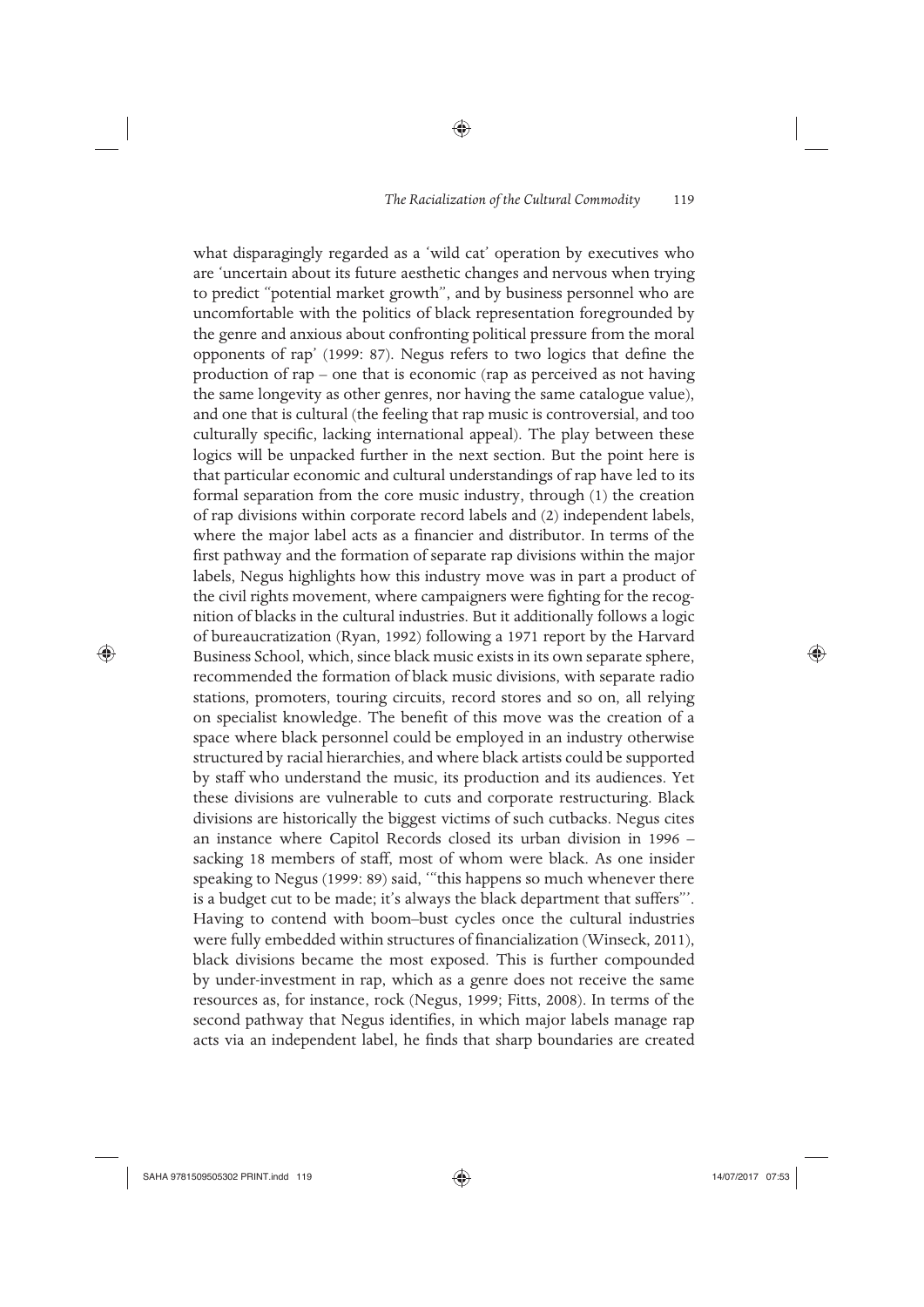between the label and the act/genre/scene, amounting to another regime of containment. In these relationships, the major labels effectively only deal with those cultural entrepreneurs who bring in and manage acts. Thus the way that major labels place the responsibility of producing rap acts on independent labels, for both economic reasons (it is the indie that bears most of the financial risk) and cultural reasons (since rap acts are seen as unpredictable), is a form of spatial management that can in turn be read as a form of racial governance.

◈

# **Culture makes industry and the racialization of production**

In contrast to political economy accounts that simplistically place all the blame for the poor representation of minorities on an inherently conservative media, Keith Negus's notion of 'regimes of containment' opens up a more productive route towards unravelling the governance of race in the cultural industries. An important component of his argument is the attention he draws to the ethnocentric understandings of black music held by creative managers, which become another obstacle for black cultural producers to surmount in addition to the general commercial challenges intrinsic to industrial cultural production. A particularly interesting part of Negus's analysis of rap is his discussion of the discourse of 'the street' that is the language through which the production of rap is organized and made sense of. I shall unpack this specific example in more detail shortly, but first I want to highlight the connections between Negus's conceptualization of 'the street' in the context of rap music to Timothy Havens's (2013) notion of 'industry lore', originally discussed in chapter 2, as they both describe a specific dimension to how creative workers manage production. With this chapter's interest in the micro practices that shape the production of representations, 'lore', as I will show, has particular value.

Havens formulates the concept of 'industry lore' specifically in relation to the making and global circulation of African American television. But we can extend its use and define 'industry lore' more broadly as a form of power/knowledge that shapes the production and distribution of cultural commodities in general. As discussed in chapter 2, industry lore is produced through a complex web of knowledges: commercial, regulatory and technological, which coalesce to form the 'lore' that informs decisions about what type of cultural commodities get produced and how. Lore then is the executive's understanding of how an audience is going to react to a particular cultural good, gleaned from a combination of market research,

⊕

⊕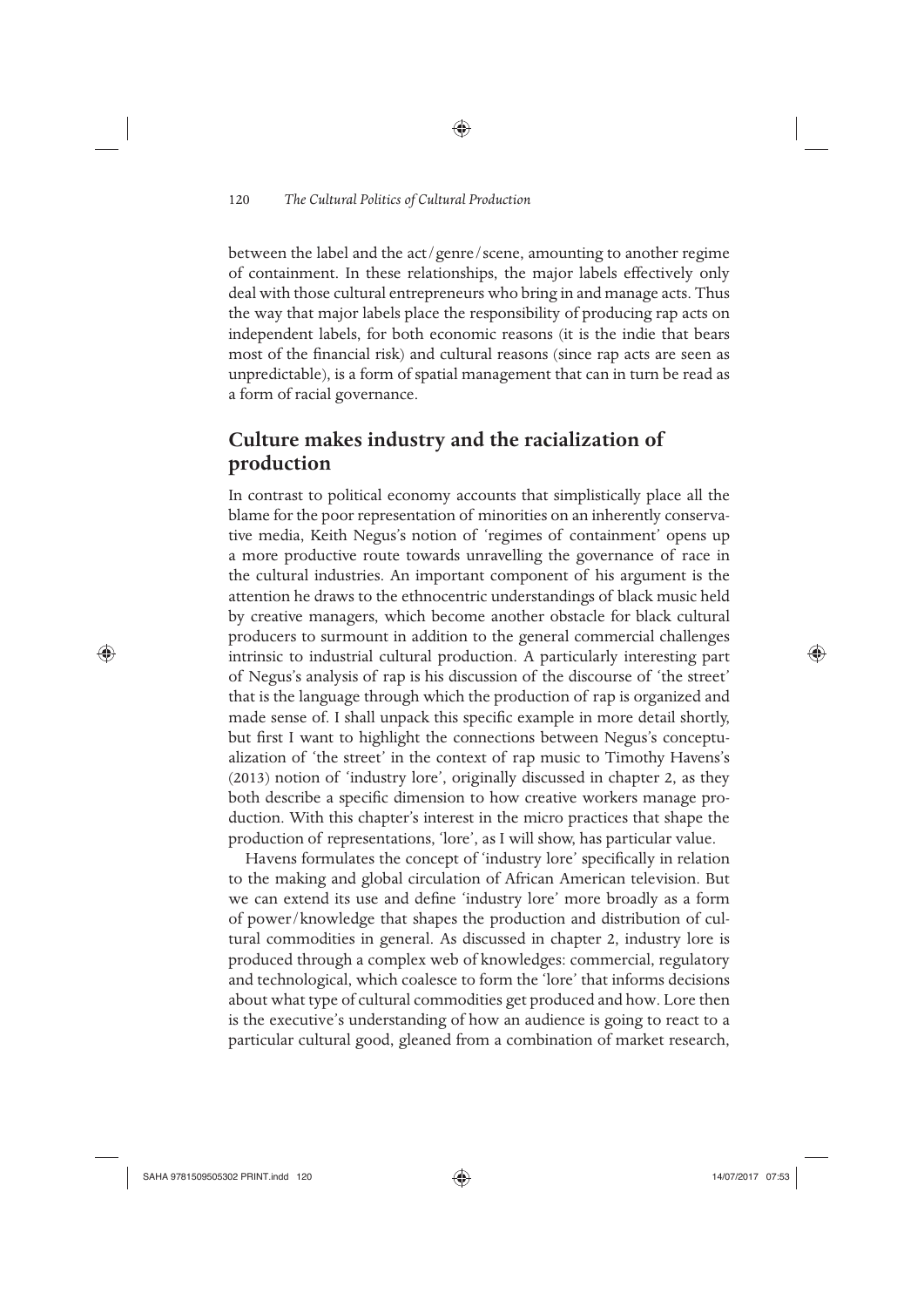experience and gut feeling. Lore is additionally shaped by trade magazines and industry reports (such as the Harvard Business School report cited above). While Havens dwells slightly less on this point, the individual actor's own cultural and social values inform industry lore, as I shall explore shortly. Consequently, when it comes to the making of Othered cultural goods, industry lore has a racialized dimension, which of course is Havens's precise point.

◈

Havens is particularly interested in international syndication, since television shows are, increasingly, very rarely made with just domestic audiences in mind. As such, the industry lore that shapes black programming forms around the specific question of how particular shows will be received by international audiences. One dominant lore, particularly prevalent in US cultural industries, is that black actors/films/TV shows do not perform well internationally (Quinn, 2013b). Former singer turned law professor Dennis Greene (1994: 29) alludes to lore in relation to cinema when he refers to the 'self-serving and self-fulfilling myths based on the unspoken assumption that African-American films can never be vehicles of prestige, glamour, or celebrity'. He continues:

> The relationship players have convinced themselves that black films can do only a limited domestic business under any circumstance and have virtually no foreign box office potential. They assume that the only dependable African-American audience is teenagers. They also assume that films that exploit black urban violence are all the black teenage audience and the limited crossover audience want to see about black life. Any significant increases in production and marketing costs are projected as a wasted expense that cannot greatly increase the audience for African-American films. (1994: 29)

This demonstrates not just how black representations of black experience are sidelined in the name of common business sense, but how particular types of representations of black experience are privileged – in this case, a spectacularized version of black urban life that appeals to the fantasies of black youth and the 'crossover audience'. Lore is strongly evoked when Greene describes how the 'relationship players have *convinced* themselves' (my emphasis) that this is the way that black films are received. The important thing to note here, I argue, is not necessarily the question of whether this conviction is grounded in reality or not, but rather how it becomes the dominant lore that ultimately determines how much money black cultural production receives for production and marketing.

Returning to Havens (2013), his interest is in US television, exploring the industry lore that formed following the huge and unexpected success

⊕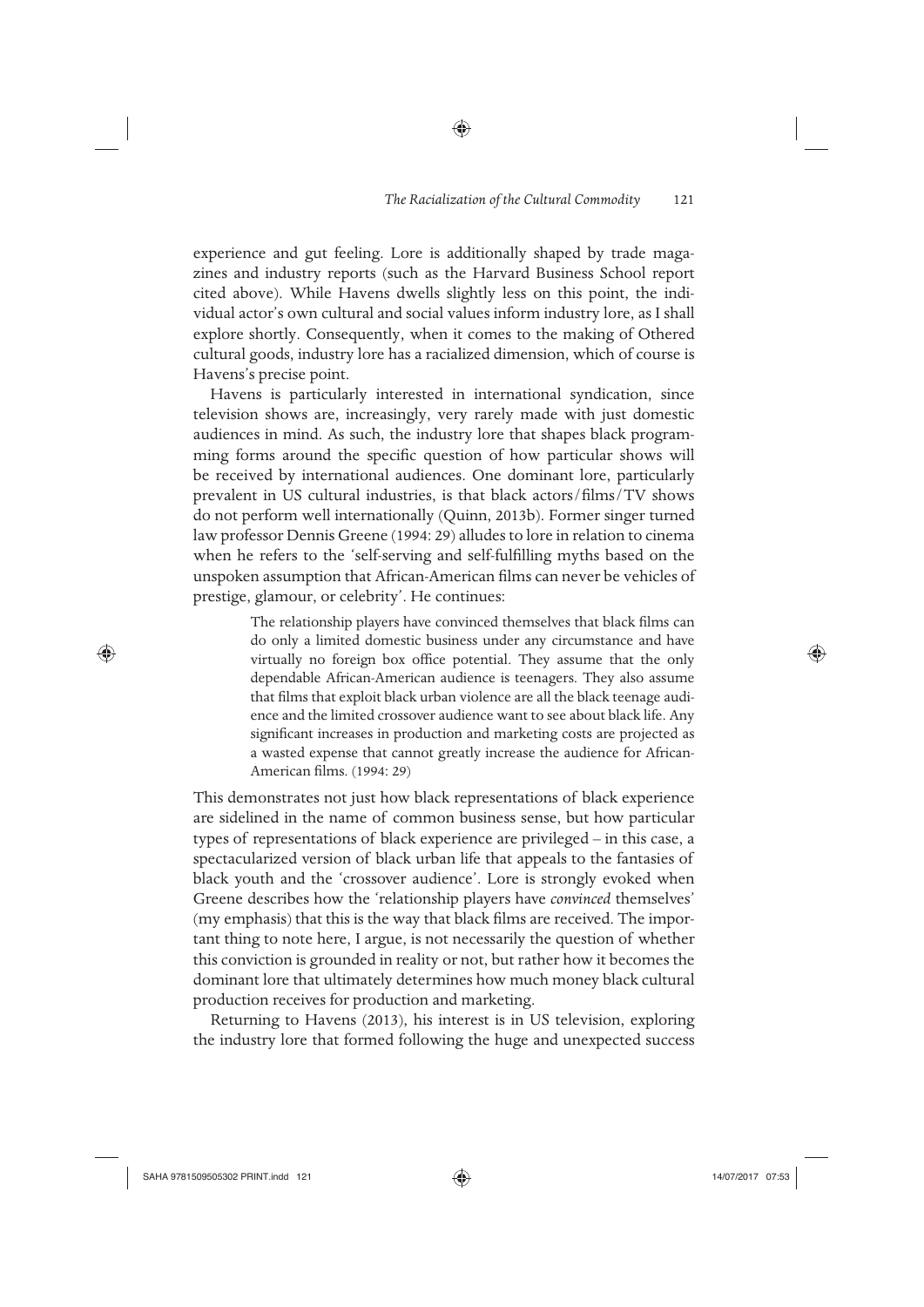of black-cast sitcom *The Cosby Show*. Havens argues that executives downplayed the racial and class elements of the show and instead chose to explain the sitcom's success in terms of its universal family themes, which supposedly transcend race. In other words, television executives produced a lore that suggested that *The Cosby Show* was a success in spite of its blackness. Cultural industries rely on formula, but, as Havens demonstrates, rather than resulting in a proliferation of 'non-stereotypical' representations of black life, the industry lore that formed around *The Cosby Show* instead produced a spurt of more conservative (nonblack) family sitcoms. Yet, stressing the mutability of industry lore, Havens describes how the unexpected international success of other black-cast sitcoms *Fresh Prince of Bel Air* and *Moesha*, both of which contained a more unabashed representation of blackness, led to the questioning of this lore, whereby executives began to consider how the particularities of African Americanness, rather than alienating foreign audiences, can actually resonate with them in a number of ways (albeit both progressive and conservative). What I want to underline in Havens's analysis is how the concept of 'industry lore' provides an account of the way in which production determines representation, but in a way that challenges the determinist and functionalist tendencies of weaker forms of political economy analysis. Note as well that the lore can have enabling potentialities, as in the case of the success of *Fresh Prince of Bel Air* and *Moesha*, something that I shall explore in much more detail in the following chapter<sup>9</sup>.

Industry lore is a relatively new concept, but it is evoked in other studies of race and cultural production, particularly when explaining how executives anticipate and make sense of audience reaction to Othered cultural goods.10 For instance, Wolock and Punathambeka (2014) explore the failure of two US-based desi productions – a brand new MTV network called MTV Desi, and NBC sitcom *Outsourced*. The authors argue that both were impeded by an understanding of – or, indeed, the lore around – the US desi audience, constituted by essentialist ideas of Indian American culture: 'a pleasant, reductive image of a highly educated and pliant "Indian" demographic' (2014: 674). That is, the US desi audience is primarily constructed in terms of its Indian rather than its North American identity. Wolock and Punathambeka demonstrate 'how the American

♠

 <sup>9</sup> Both programmes were the product of the industry strategy of 'narrowcasting' that, as stated, will be covered in more detail in chapter 6.

<sup>&</sup>lt;sup>10</sup> As Negus (1996) states, the production of cultural commodities is not based on what will sell well, but on what is perceived to sell well – on what is seen to be commercial.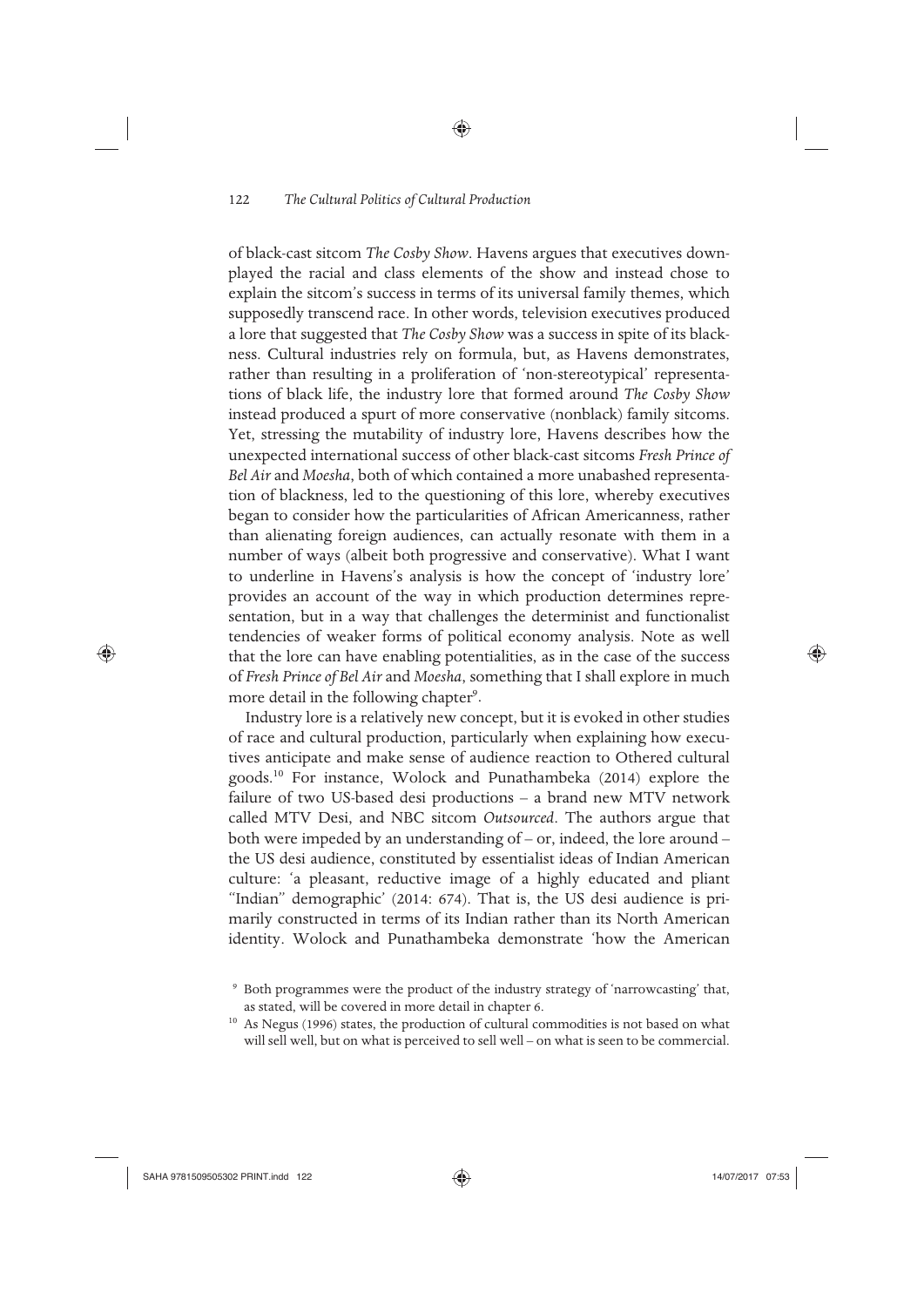◈

television industry's imagination and cultivation of minority audiences remains mired in a nation-centric understanding of race and ethnicity' (2014: 665), where lore based around national characteristics is seen by executives as being less controversial (in contrast to its being based upon supposedly racial traits). On the contrary, Wolock and Punathambeka find that the creation of the desi promotional subject and audience in these two cases was in fact reductive, essentializing and, indeed, racist. In another example, taken from his research into the corporate production of music, Keith Negus (1999) describes how US-made salsa music suffers from a lore based on a lack of knowledge and expertise. Negus argues that creative managers struggle with the production of salsa, and one reason for this is that they are working without accurate data, since so much of the sales of salsa music come through independent, local Latino stores not covered by Soundscan – the technology used to track sales – which is installed only in major record stores and the bigger independents.<sup>11</sup> The absence of data produces uncertainty in an already unpredictable market, so labels defer to the distribution divisions that are perceived to have a better understanding of the salsa audience. But these have no more market knowledge than the label managers themselves and salsa music therefore falls down their list of sales priorities in contrast to other genres like rock, which can be more confidently dealt with. The lack of specialist knowledge means that, quite often, Latin division personnel, when asking for more resources, encounter ignorant responses from the executive board – for example, that they should not expect any extra investment until their acts sing in English. The point is that the knowledge around salsa – and the lack thereof – means that it is treated as a niche market at best, and a cultural ghetto at worst. As the president of marketing at WEA Latina states, in Negus's account: '"the Anglos don't want to know that Latin music will cross over. That's the bottom line. The bottom line is that they want to keep us in the ghetto, ghettoised"' (1999: 145).

The types of lore referred to in these examples explain the ways that minority cultural producers get sidelined and silenced. In addition – and this is particularly relevant to my argument in this book – it is not hard to find case studies that draw attention to how a form of industry lore comes to shape representations of difference. For instance, Isabel Molina-Guzmán (2006) explains that the pressure to appeal to global (rather than local) Latina/o and non-Latina/o audiences led to the particular Orientalized

 $\bigoplus$ 

<sup>&</sup>lt;sup>11</sup> Of course, the new forms of digital production and circulation would now give record companies much more data not just on sales, but also on listening habits.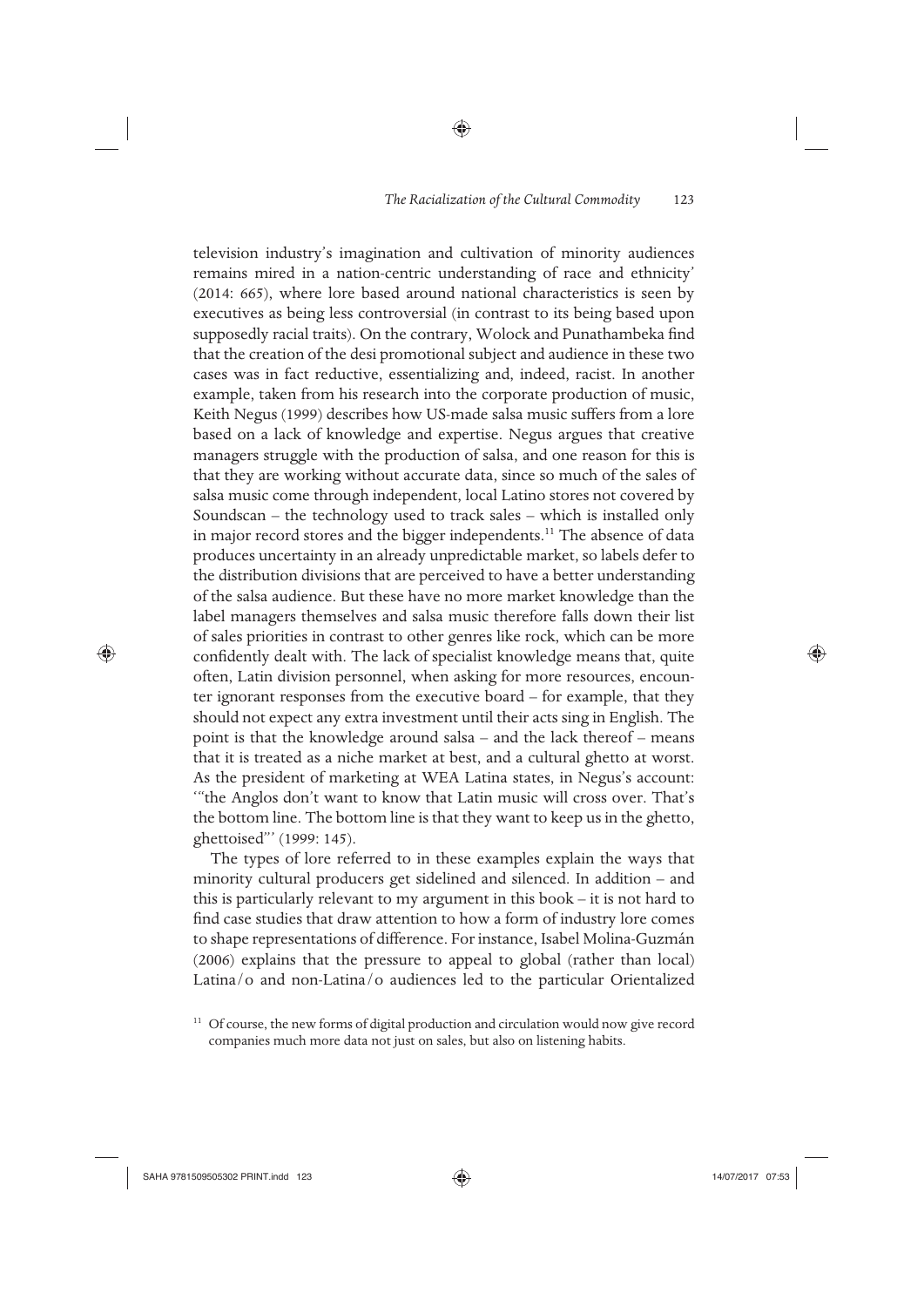aestheticization of the film *Frida* – the biopic about Frida Kahlo starring Salma Hayek. According to Molina-Guzmán (2006: 241), the 'use of accented-English, tropical colours, indigenous cultural artefacts, folkloric Mexican music, and Hayek's eroticised Latina body evoked dominant panethnic constructions of Latina/o identity'. Thus, the production of *Frida* was based on a lore that states that selling Latina/o culture to global audiences depends on delivering a strong sense of the 'authentic' – but, as Molina-Guzmán states, such an authenticity is constructed around what are in fact essentialist tropes of Latina/o identities. Returning to the case of music, Fitts (2008) discusses the formulaic nature of hip-hop videos – specifically, the production of the 'booty-video' genre – in spite of directors' attempts at innovation and originality. Fitts explains this in terms of the labels' unwillingness to take risks, but also in terms of a type of lore, where the booty-video 'fits a packaged image or a stereotypical urban sensibility that consumers unconsciously desire and that producers attempt to mimic in order to sell albums' (2008: 223). So the continuous reproduction of hypersexualized representations of black women in rap videos is formed through a lore that is fearful of rejection from what Fitts describes as the 'Top 40 demographic', who (are perceived to) have a clear expectation about what rap is and should be.

The key point I want to underline, and what is most troubling about these different takes on what Havens calls industry lore, is how the racialist logic is disguised as common business sense. To illustrate this point we can return to Negus's (1999) discussion of rap, and the unique challenges rap music faces, which, it should be stressed, remain in place despite the genre's huge commercial success. Negus finds that although record labels say that the decisions behind the underinvestment in rap, or cutbacks in personnel – or indeed the closing of divisions – are purely economic, they are in fact 'informed by a number of value judgements and cultural beliefs' (1999: 88). These judgements and beliefs can be unpacked via a deconstruction of the discourse of 'the street' through which the production of rap is made sense of. 'The street' clearly has racial undertones but, surprisingly, Negus sidesteps this issue,<sup>12</sup> focusing instead on how 'the street' is merely the language used to describe rap music's promotional practices – for instance, embodied in the industry lingo 'taking it to the streets' (i.e., marketing) and

⊕

⊕

 $12$  Hammou (2016), on the other hand, refers explicitly to the racial dimensions of 'the street' in the production of rap, describing how this discourse falsely equates originality and innovation with cultural singularity and supposed authenticity, which leads to 'discriminatory management based on exoticist assumptions'.

<sup>◈</sup>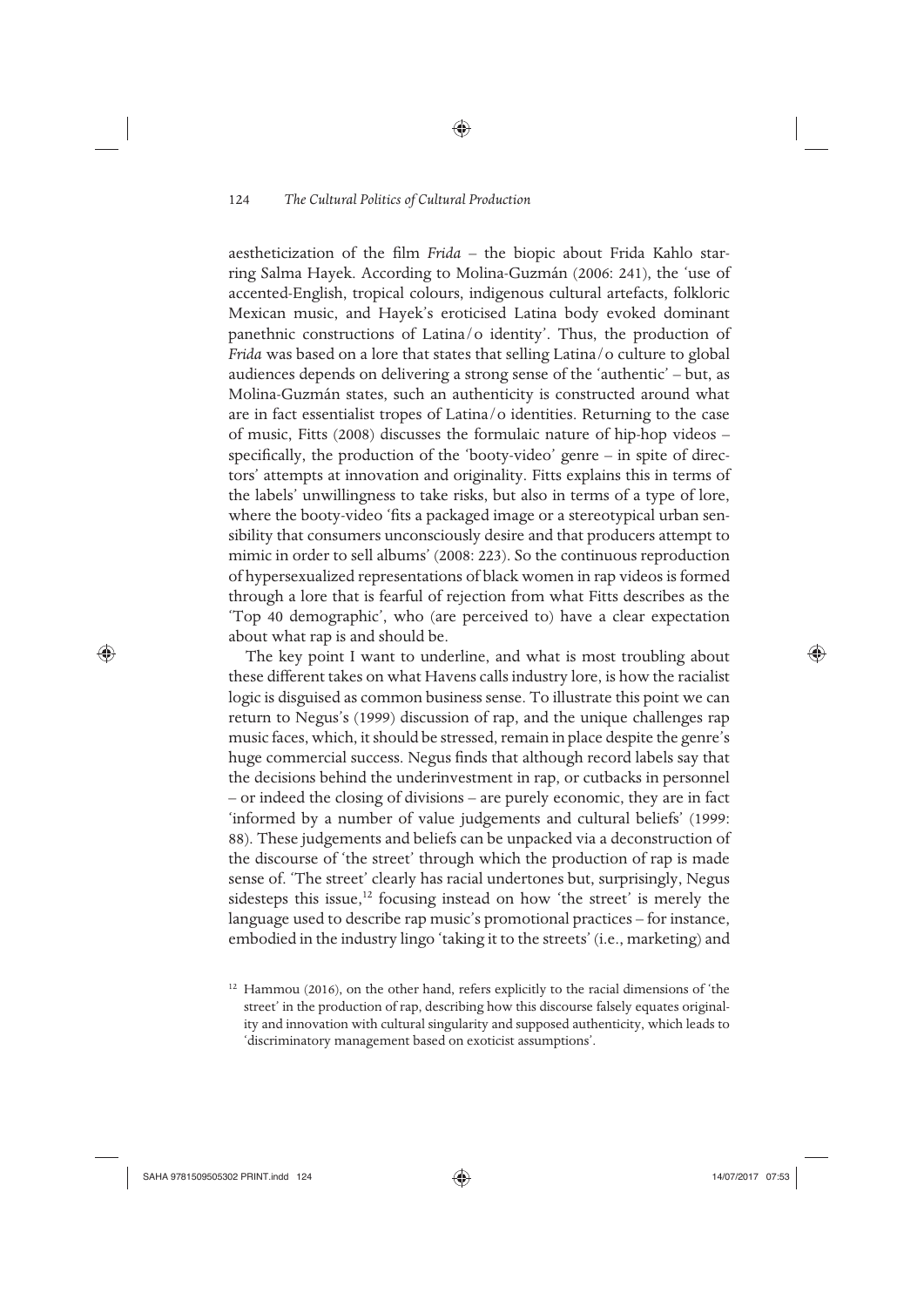'bringing it from the streets' (i.e., market research). The point here is that what appears as common business sense belies its racialist effects in terms of the containment of rap. Negus (1999: 91) suggests that 'racial identity, racism and the history of racial antagonism inform relationships that are often blandly referred to as "business decisions" within the corporate suite'. He additionally describes how 'broader cultural political tensions *are structured into* what are often taken to be straightforward economic organizational practices' (my emphasis) (1999: 146). Thus, disguising racist logic as common business sense is not merely disingenuous or a discursive trick, but something that is structured into, or embedded within the very industry logics of cultural production. This is a crucial point, but one that Negus does not unpack further (perhaps because his interest is more on corporate music production rather than the making of race). However, it will strongly inform my main argument, which I unpack in the following section.

◈

In a nutshell, while Negus is specifically interested in the dynamics of cultural production, what we can take from his case studies on rap and salsa is an understanding of how assumptions about race from the outside inform the production of race inside the cultural industries. In this sense, the lore or rationales that shape the production of Othered cultural goods can be interpreted as a form of unconscious bias that reproduces social values and understandings of race during the production process. 'Unconscious bias' is a term currently in vogue with industry and policymakers, with many media workers undertaking 'unconscious bias' training as part of an organization's diversity initiatives, focusing on exposing how hidden assumptions about racial difference inform work practices and treatment of minorities in particular. In scholarship on race and cultural production, unconscious bias features less explicitly as an explanation for the marginalization of race. However, it is alluded to in many of the cases cited in this section. For instance, Molina-Guzmán (2016: 441) describes how 'mainstream media's tendency toward homogeneity, structural stability, and binary representations of Otherness is a result of implicit and explicit racial and gender biases by those in control of the production of popular images and narratives'.

Drawing on Hall's particular reading of Althusser and the mass media as ideological state apparatus, Molina-Guzmán is trying to make sense of the persistent whiteness and maleness of Hollywood. According to this argument, Hollywood acts as a cultural institution constituted by and constituting broader social inequalities in society. Consequently, the reproduction of historical constructions of Otherness are a result of colonial ideologies

⊕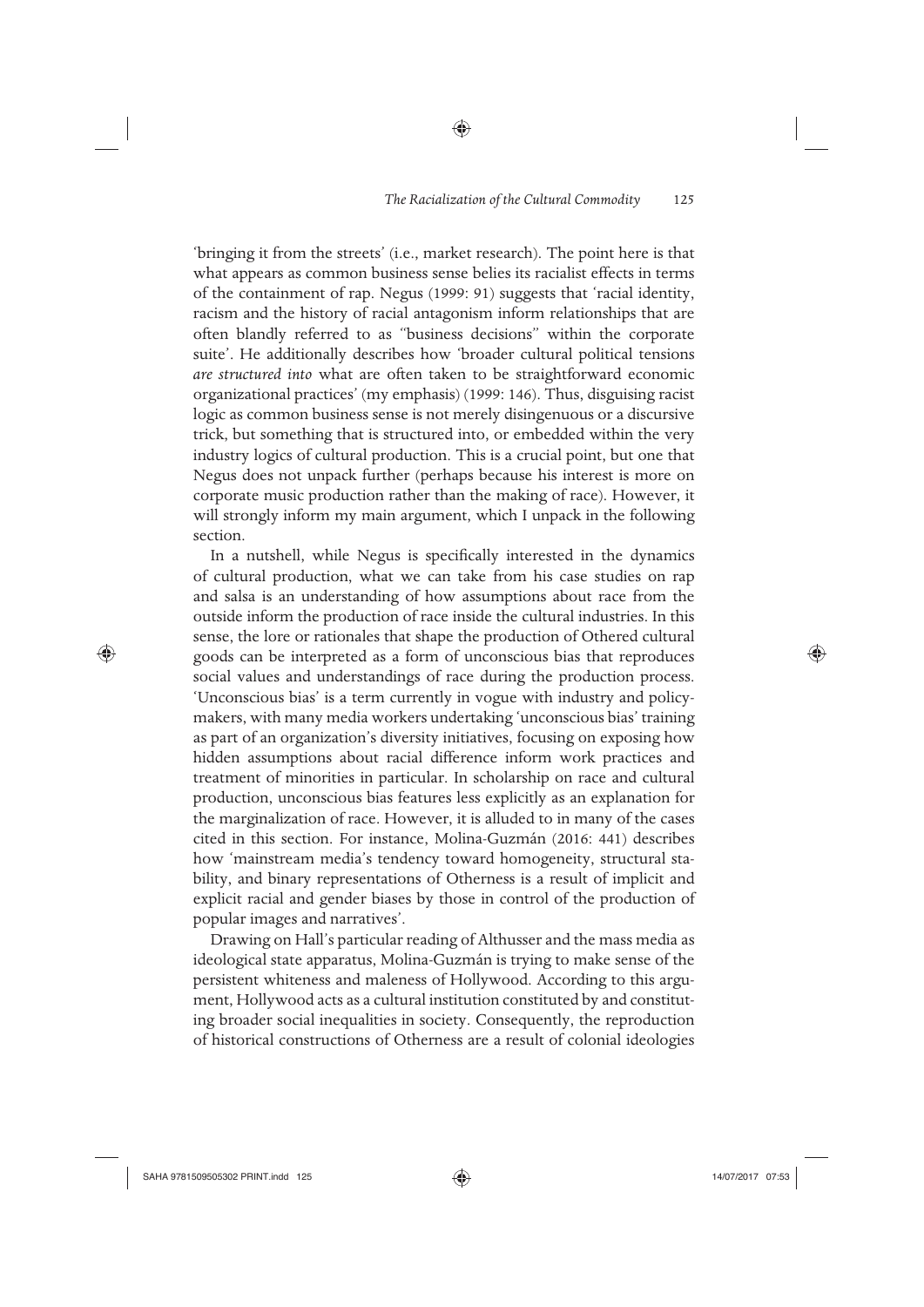◈

that are still strong in society and also the biases of those who are responsible for the production of representations. This has strong resonances with Negus's argument, although he, like other sociologists of media industries, argues strongly against the more functionalist tendencies of a Althusserian approach to the media, contending that production is a much more contested and contradictory process than a notion of media as ideological state apparatus would allow. This is articulated strongly in Negus's (1997) call for a shift in emphasis from the notion that *industry produces culture* to the idea that *culture produces industry*. In this formulation, he is challenging political economy approaches that focus solely on the production of culture in terms of ownership, concentration and commercialism, arguing that such analysis tends to be functionalist, deterministic and instrumentalist. He is dismissive of the predictable conclusions of political economy that insist that corporate control amounts to social control over the artist and the consumer, and how this has a detrimental effect on the music. Fundamentally, he criticizes political economy for ignoring human mediations, 'which come in between the corporate structures and the practices and sounds of musicians, most notably the work of intermediaries of the music and media industries' (1999: 16). Utilizing the work of Bourdieu and focusing on these 'cultural intermediaries', Negus (1999) describes how artistic work is not just contained within an organization, but is influenced by broader, social, economic and political contexts where aesthetic judgements are made and cultural hierarchies established. As such, his aim is to see how class divisions, lifestyles and habitus intersect with corporate practices; how knowledge is collected about consumers, how this influences strategies and how this knowledge becomes the 'reality' – or, as Havens would put it, the industry lore – that guides the industry personnel. In relation to this chapter, the way in which aesthetic judgements are made and cultural hierarchies established has a clear racial component and will inform how race is understood and made within the cultural industries. What, in effect, the studies cited in this section argue is that industrial cultural production is inscribed by understandings of race that circulate in wider society, which, when they encounter industrial cultural production, take the form of (unconscious) racial bias wrapped up as common business sense that shapes the production of representations of race. Since common-sense understandings of race are formed through the lingering, though no less powerful, effects of empire, this then provides a persuasive explanation for why historical constructions of Otherness persist in the media.

However, I have reservations about this argument. One concern is that

♠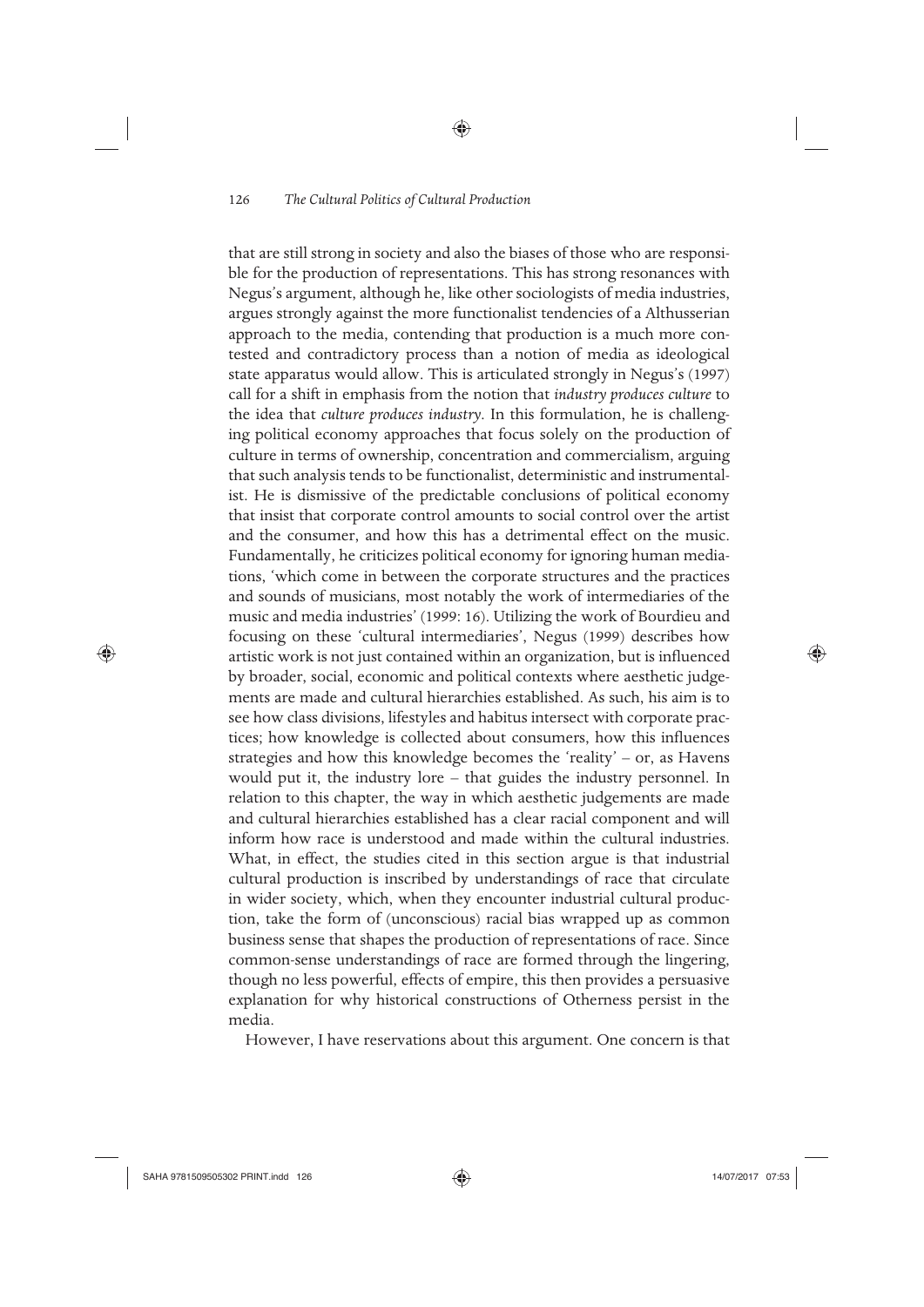◈

if we follow the logic of this argument to its conclusion, it suggests that inserting more minorities into the cultural industries will inherently challenge, or provide an alternative to, the unconscious biases of the media's predominantly white workforce. Greene (1994) tries to explain the persistence of certain industry lore around black cinema and puts it down to two main reasons: first, industry executives grew up in a time where there was a limited range of black representation in the cinema, and, second, these executives fundamentally do not want their status challenged (which is what black cinema inherently does). Thus, one would surmise that the increased presence of people of colour in the production process should have an inherently destabilizing – and productive – effect. This returns us once more to the question of whether increasing diversity will lead to more diverse representations, something that I have questioned throughout this book. The fact remains that racial minorities can often be the very authors of representations of race that reproduce Orientalist, racist tropes. Greene (1994: 29), for instance, attacks those 'desperate and Machiavellian African-American film producers, directors, and writers who would transform *The Birth of a Nation* into a black musical if that would provide them with gainful studio employment'. This statement is typical of a particular account of racial betrayal (Kennedy, 2009) that slips into polemics. Karen Ross (1995: 82) produces a more nuanced account when she describes how 'the ambiguous relationship between black filmmakers and their sponsors raises issues about the politics of representation and the intensions of black filmmakers to either integrate themselves into the existing codes of film production or to forge a new cinematic language which embraces the diversity of the African American experience'. What Ross is alluding to here is how black filmmakers are coerced into accepting the status quo and common sense ideas about what types of blackness sells. As I discussed in chapter 2, journalism scholars, in my view, produce a more sensitive account of how people of colour, or rather their management, comes to reproduce whiteness. For instance, Peter Parisi (1998) demonstrates how black reporters internalize white mainstream understandings of race. Similarly, Drew (2011: 363) quotes a black journalist who discusses the totalizing effects of whiteness: '"If you get writing for a white newspaper for long enough, you start to write and even think in a white voice".'

I argue that there is a further point to be made. It is not just that the production of cultural commodities is inscribed with the social and cultural values and understandings of race that creative labourers bring with them to work each day. Instead, there is something about the processes and logics of industrial cultural production that steer the production

⊕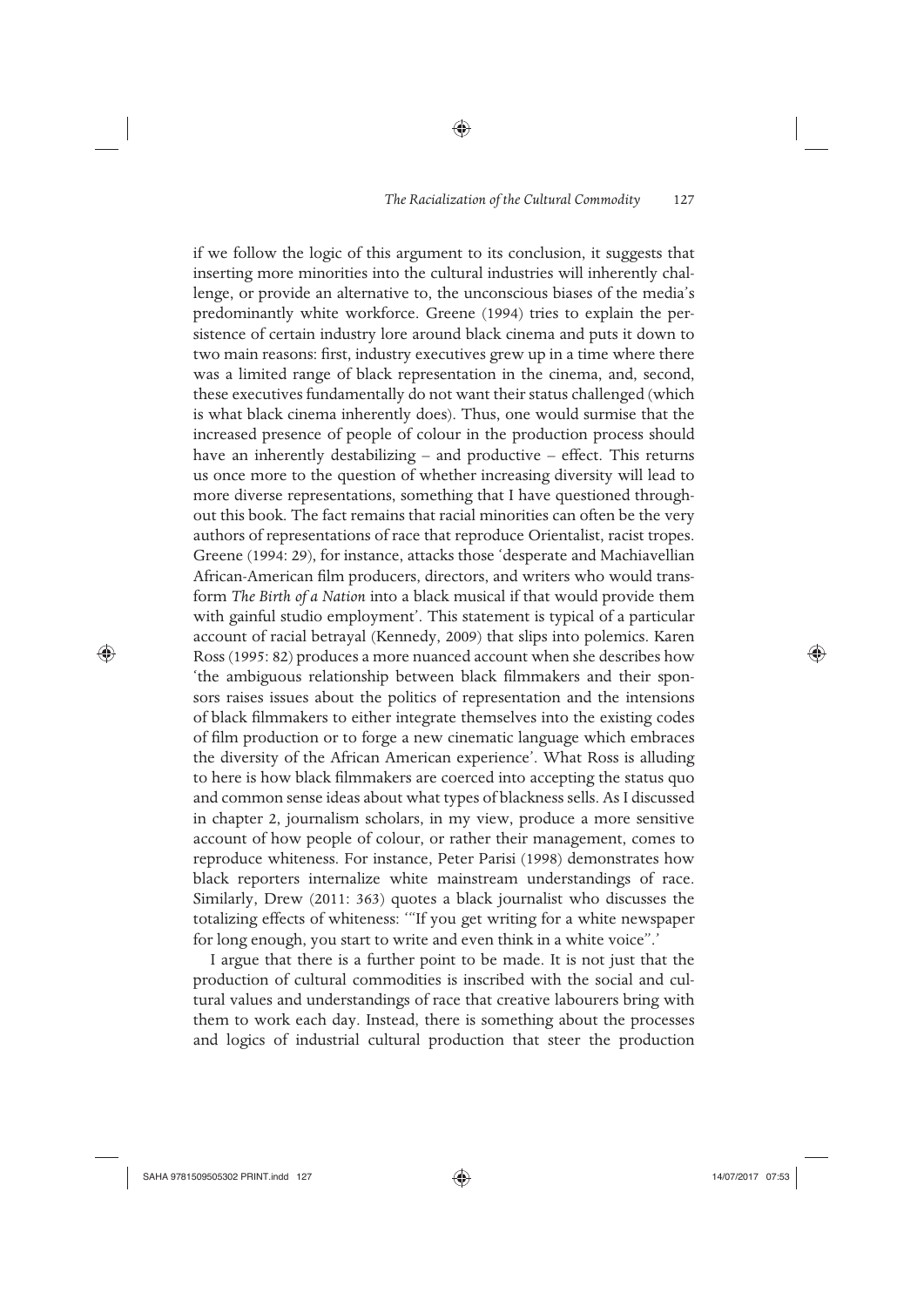of representation in reductive ways. Most troublingly, this can happen despite the cultural producer's explicit intention to challenge Orientalist or racist representations of race. This is not a slip into economic determinism, as I still insist that contradictions do occur. But in the final section of this chapter I want to argue that the very processes of standardization and rationalization that characterize cultural production in the corporate age are ingrained with racial logics, or, rather, paraphrasing Negus, have racial logics structured into them that ensure that race is made in a consistent, reductive and homogenous fashion. This argument will become evident when we directly address how cultural commodities come to be racialized in the cultural industries.

◈

# **The rationalizing/racializing logic of capital**

In chapter 4, I referred to an argument by Gwyneth Mellinger which suggested that more minority-owned media would provide a space that would allow those groups to mount their own counter discourses and formulate oppositional interpretations of their identities, interests and needs – an argument shared by media scholars and activists alike.<sup>13</sup> I challenged this assumption based on a cultural industries argument that independently owned media do not necessarily act as an alternative to corporate media, not least since they often work according to the same market logics and adopt the same processes and industrial standards (Ryan, 1992: 180; Negus, 1992: 18; 1996: 42–45; Hesmondhalgh, 2013: 235).

For instance, Chávez and Stroo, in their study of the production of the black-owned US television network ASPiRE, conclude that 'despite having greater control over the means of cultural production, African-American television owners remain beholden to industry practices that indelibly shape their social mission' (2015: 67). ASPiRE was a new television network founded by basketball superstar Earvin 'Magic' Johnson<sup>14</sup> that set out to provide an alternative, positive and, indeed, aspirational vision of

♠

<sup>&</sup>lt;sup>13</sup> Indeed, in the USA the question of media ownership was a civil rights issue in the 1960s. Campaigning led to the creation of the Minority Tax Certificate Program, a policy intended to support the sale of broadcast properties to minority owners on the basis that '[f]ull minority participation in the ownership and management of broadcast facilities results in a more diverse selection of programming" (FCC, quoted in Blevins and Martinez, 2010: 222).

<sup>&</sup>lt;sup>14</sup> ASPiRE was one of several minority-owned channels that Comcast were required to carry in order to acquire a stake in NBC Universal (following pressure from a prodiversity campaigners).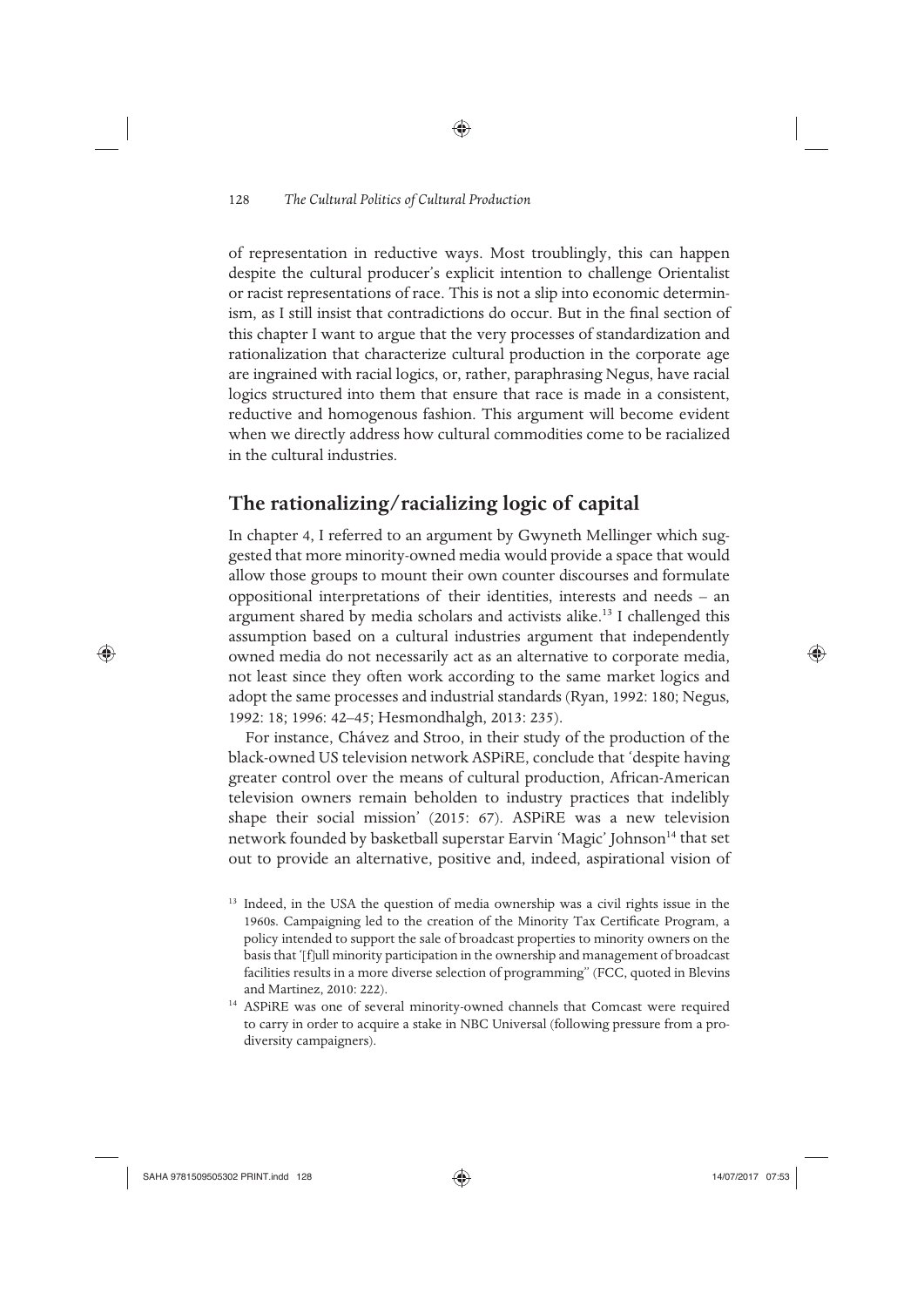African American life; as Johnson states, 'I wanted a vehicle to show positive images and to have stories written, produced and directed by African Americans for our community' (quoted in Braxton and James, 2012). However, Chávez and Stroo argue that the emphasis on this upwardly mobile black community (at the expense of the working-class black community) did not reflect a social mission, but was borne out of economic necessity, as a middle-class construction of blackness was seen as holding greater appeal to advertisers. They state:

◈

As a commercial television network whose primary goal is to remain profitable, ASPiRE must actively find ways to solidify their subscriber base, minimise production costs while seeking greater advertising revenue. Thus, it is limited in its capacity to act as a transformative agent within the field of television production. Industry practices such as brand positioning, audience segmentation, and programming strategies are designed to enable television networks to efficiently channel resources. The employment of these practices, however, locks owners into a logic that indelibly shapes the network's mission. (2015: 78–79)

In this example, Chávez and Stroo demonstrate how industry practices shape the supposed social and cultural goals of black cultural production. Put another way, they show how commercial pressures determine the particular representation of black experience shown on ASPiRE, which they claim is not as progressive or radical as the network thinks it is, and in fact produces something rather more conservative. What I want to highlight in this quote is the reference to industry practices (brand positioning, audience segmentation, programming strategies), as it is these rationalizing techniques, which are employed in the cultural industries to bridle the unpredictability of the market, that effectively shape ASPiRE's mission (both commercial and representational). In this final section, I develop this line further and argue that technologies of rationalization become the means through which cultural commodities get racialized – commodification as a technology of racialized governmentalities. This adds a different dimension to narratives on industry lore, or culture produces industry perspectives regarding how race is governed in the cultural industries. Before making this argument, I will unpack what rationalization in the cultural industries actually entails, focusing primarily on the work of Bill Ryan (1992) and his comprehensive account of the specific nature of corporate production.

In his historical political-economic account of the development of cultural production in capitalist systems – and following Nicholas Garnham (1990) – Ryan sees rationalization as the defining logic of the corporate

⊕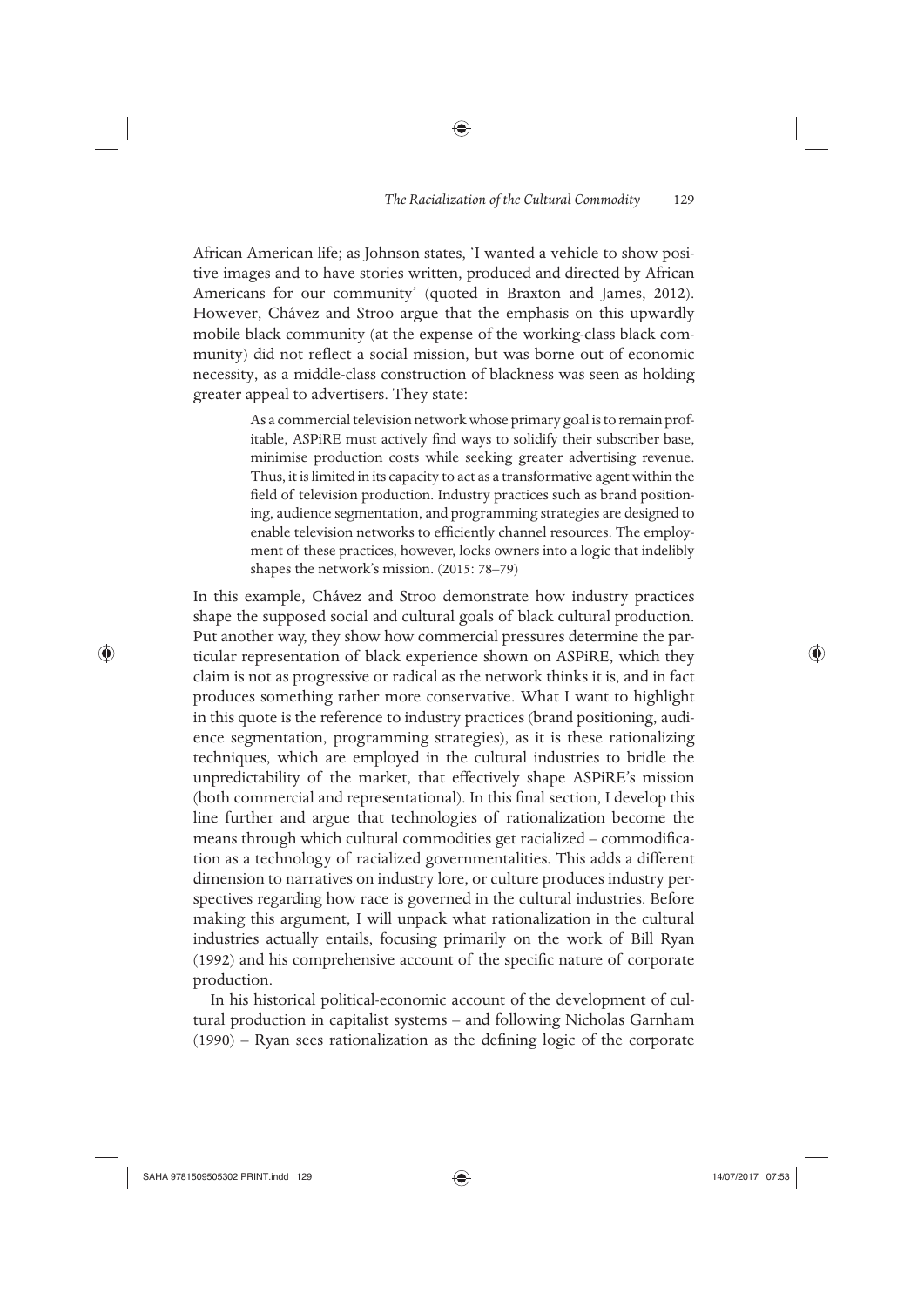◈

form of cultural production. Alongside Hesmondhalgh's (2013) notion of the 'complex professional era' (which is his own modification of Raymond Williams's (1981: 38–56) description of the 'corporate professional' age of production), cultural industries theorists are essentially describing the moment that cultural production takes on an industrial form, mostly along capitalist lines, marking a separate stage from when the making of culture took a more artisanal, craft form.<sup>15</sup> Ryan himself highlights a shift from an era when the relations of artistic production governed the process of creation (that is, the patronage stage – see Williams, 1981), to the corporate era, characterized by the industrialization and marketization of cultural production, where relations of capitalistic/economic production – including forms of rationalization – now govern creative practices. The employment of rationalizing techniques – encompassing bureaucratization, formatting, packaging and marketing – is the method through which creative managers deal with the inherent unpredictability of the cultural market, but also the unpredictability of cultural workers and symbol makers. Bureaucratization, for instance, entailing the management and standardization of workplace practices, was the corporate response to shop-floor conflict and growing unionization, and is a method to make worker behaviour more predictable. For Ryan, bureaucratization consequently has an ideological dimension (controlling workers through habitual dayto-day practices rather than direct hierarchical intervention) as well as a profitable one. Bureaucratization is based on both written forms of policy (rules, codes, best practices, memos, manuals, trade magazines) and discursive forms within the cultural organization that construct 'the everyday understandings and values of workers and management' (Ryan, 1992: 149). Negus (1999: 102) effectively describes a form of bureaucratization in his discussion of the role of portfolio management in rap music, 'as a way of allocating staff, artists and investment, [which] directly intersect with the deployment of a particular type of knowledge used to understand the world and to produce a "reality" that informs the perceptions and activities of staff'.

If bureaucratization represents the corporate response to the unpredictability of the worker, then formatting is a form of creative control that is the corporate response to the uncertainties of the cultural marketplace.

⊕

⊕

<sup>&</sup>lt;sup>15</sup> Hesmondhalgh (2013) highlights how the complex professional era, which, as he states, began roughly in the 1950s, consists mostly of the corporate form of production, but also other types from earlier periods, including pubic service, and patronage and 'market professional' models.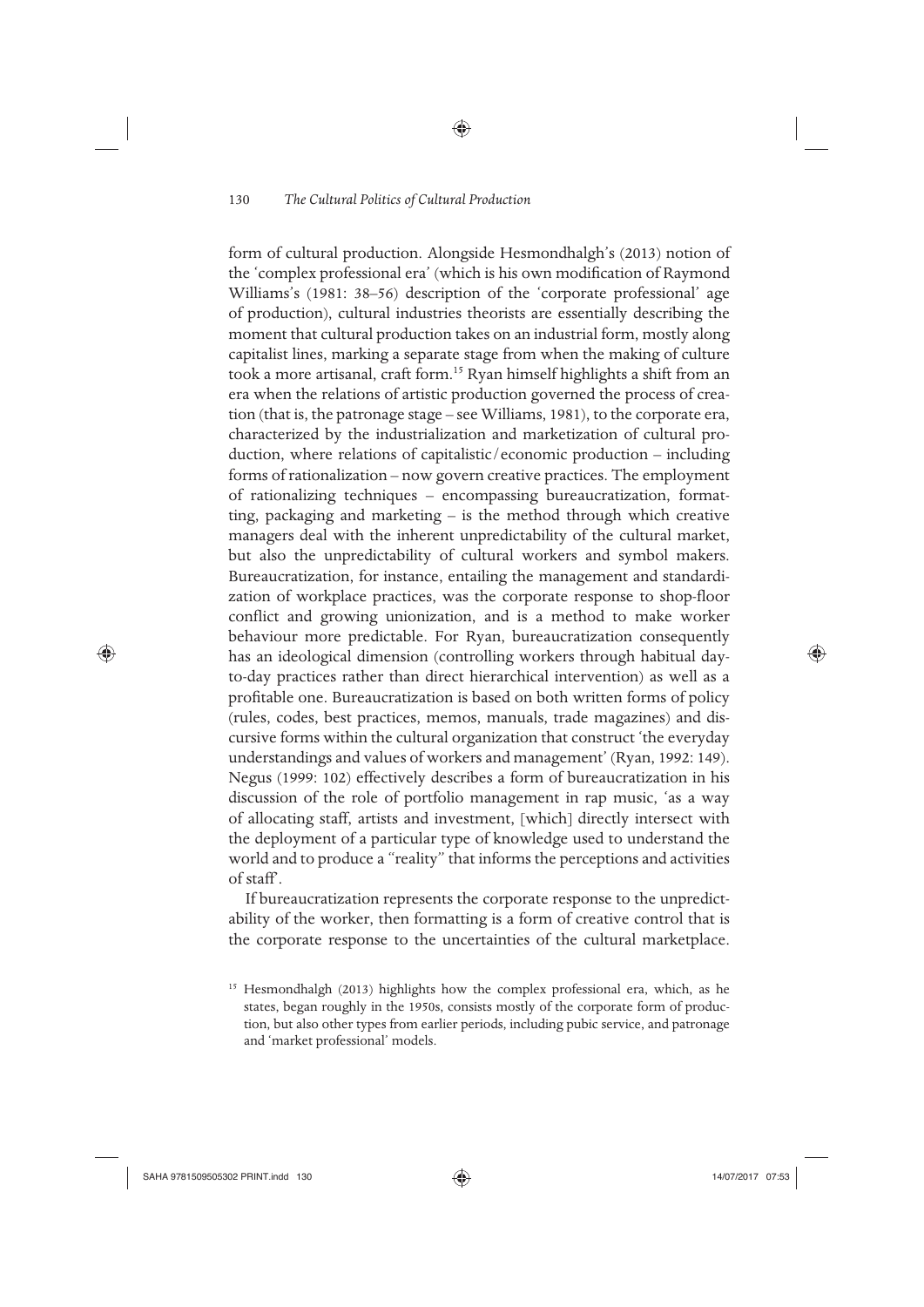◈

Formatting – that is, creating a cultural text according to a production format or formula – is also the way in which creative managers deal with the fundamental tension within corporate cultural production between an urge to homogenize and standardize cultural production (in order to keep costs low), and the need to produce something original and different in order to keep audiences satisfied. Formatting involves market research – defining audiences, their demands, their size and propensities – and producing goods according to a format, which (1) meet these demands, and (2) can be reproduced. The most common form of formatting is through genre (e.g., romantic comedy films, or country music), but there are other forms of formatting, such as serials (e.g., James Bond or Tyler Perry films or Tom Clancy novels) or stars (Tom Hanks or Will Smith) (see Hesmondhalgh, 2013: 31–32). Formatting in essence is producing an original to type – or, as Ryan (1992: 163) puts it, 'stylistic variations on known themes' – where the creative imperative shifts from the artist to the creative manager. Ryan (1992: 168) continues: 'The right to imagine, once the preserve of the artist, is structurally relocated and authorised as the (cultural) task of the general management (including the producer), and transformed into the bureaucratic power to determine what will be produced.' But, as he stresses, even in the most commercial settings, artists can never be wholly dominated by formatting, not least since managers understand that, while their job is to encourage authors to understand how formats work, they cannot impose it wholly as this will impede their ability to come up with an original (albeit according to type). Therefore, in a nutshell: "By transforming the production of originality into a process governed by company-advocated rules, formatting serves to rationalise the otherwise arbitrary and idiosyncratic play of imaginative creativity and routinely steers artists towards repetition of the particular cultural forms in which companies have invested" (Ryan, 1992: 178). There is an inherent flaw within formatting though, as reputation and formula can be rejected by audiences. Therefore, large sums of money need to be spent on marketing in order to differentiate products that follow the same type. Thus, formatting depends on effective marketing – another way to discipline the marketplace – in order to differentiate products that are essentially the same. Indeed, for Ryan, marketing has 'displaced prices as the primary form of competition' (1992: 187).

Marketing in the cultural industries consists of two components: research and promotion. It entails turning cultural commodities/ producers into brands, constructing their identity and promoting them as such. They are brands in the sense that extra values and qualities are associated with them – a guarantee of worth, which deems a brand to be superior or at

 $\bigoplus$ 

♠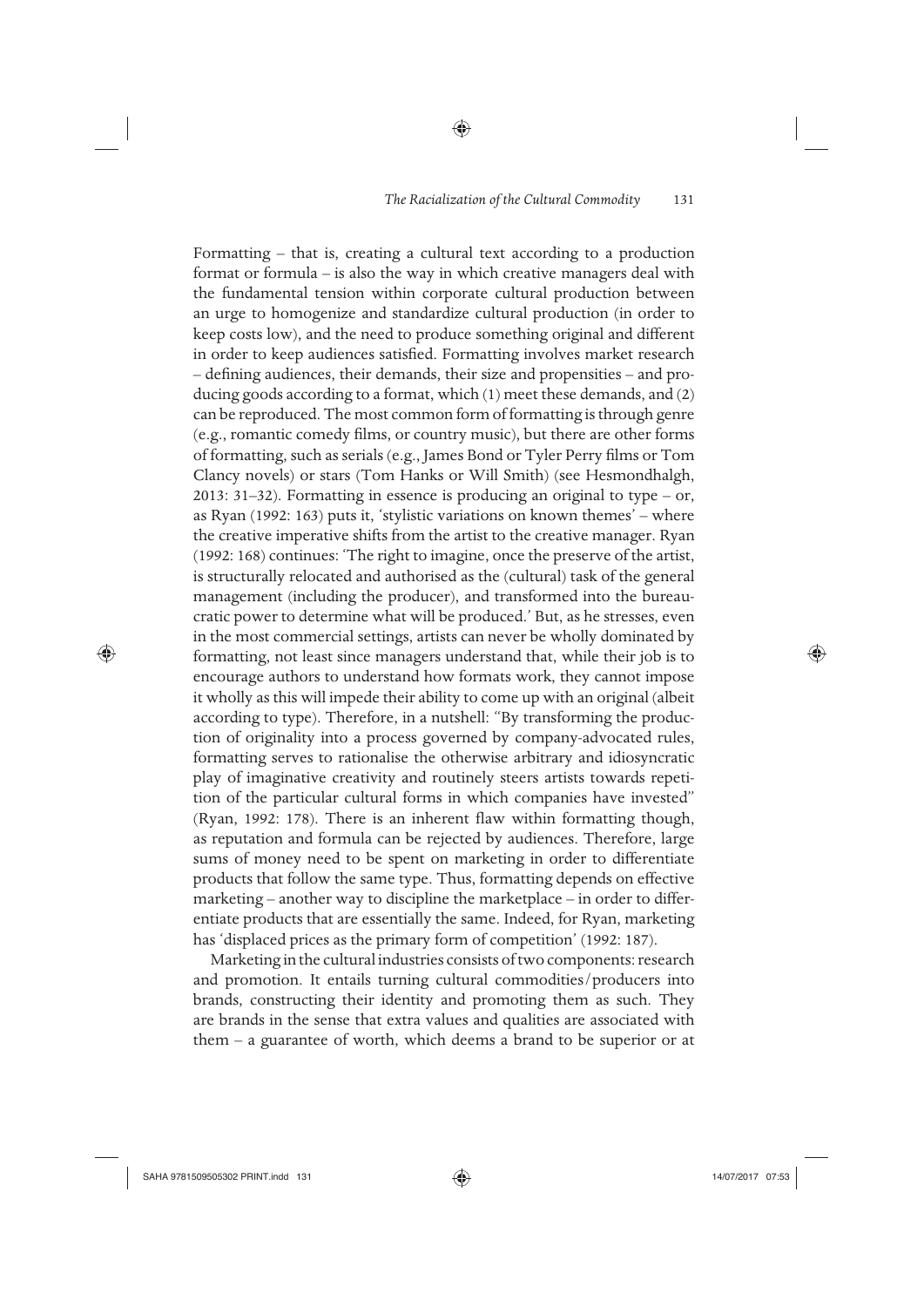least equal to other brands (often based around fantasies of upward mobility and increased status). In this regard, packaging is a key component of marketing the cultural commodity – a way of making the product stand out from the field of indistinguishable and similar products. Ryan describes packaging as the 'textualization of identity'. He states:

◈

symbols are made to surround its physical form, playing upon and becoming, in effect, its external surfaces . . . designers select signs from various discourses and collect them and their conventional meanings around the object. As a text, the packaging becomes a polysemic but powerful voice apparently emanating from the commodity itself. (1992: 190–191)

For Ryan, then, marketing and packaging involve positioning the commodity in a market and segmented niche, and then branding it in a way that places upon it a higher status. Moreover, through its aestheticization the cultural commodity becomes a powerful carrier of particular discourses. This speaks to the intrinsic symbolic nature of the cultural commodity, which becomes particularly apposite to the discussion of racialization that is to follow.

The relatively detailed analysis of rationalization that I have provided underpins the next stage of my argument regarding how cultural commodities come to be racialized. I argue that the processes of bureaucratization, formatting, and marketing/packaging, as presented by Ryan, contain strong racializing tendencies or logics – such that even minority producers cannot at times escape them. This challenges theories of unconscious bias, or weaker takes of the culture produces industry perspective (i.e., where the racialized nature of cultural production is simply put down to the media as an extension of a wider, racist society), suggesting that the rationalized nature of cultural production itself steers the production of representation in very specific ways. It is through what I call the rationalizing/ racializing logic of capital that this happens.

Murali Balaji (2009) offers an excellent entry into a discussion of how cultural industrial production is racializing, at the same time demonstrating the value of a cultural industries approach to race and cultural production. The case study that I want to focus on is his account of the formatting of former child actress Keke Palmer as she moved into a pop music career. Balaji describes the tension between Keke and her label Atlantic Records, which wanted to present her as a more raunchy, urban star, despite her middle-class, non-urban African American identity (for a closer examination of how the format of rap genders and sexualizes black women, see Fitts, 2008). Keke, wanting to present or, indeed, commodify herself as a

⊕

⊕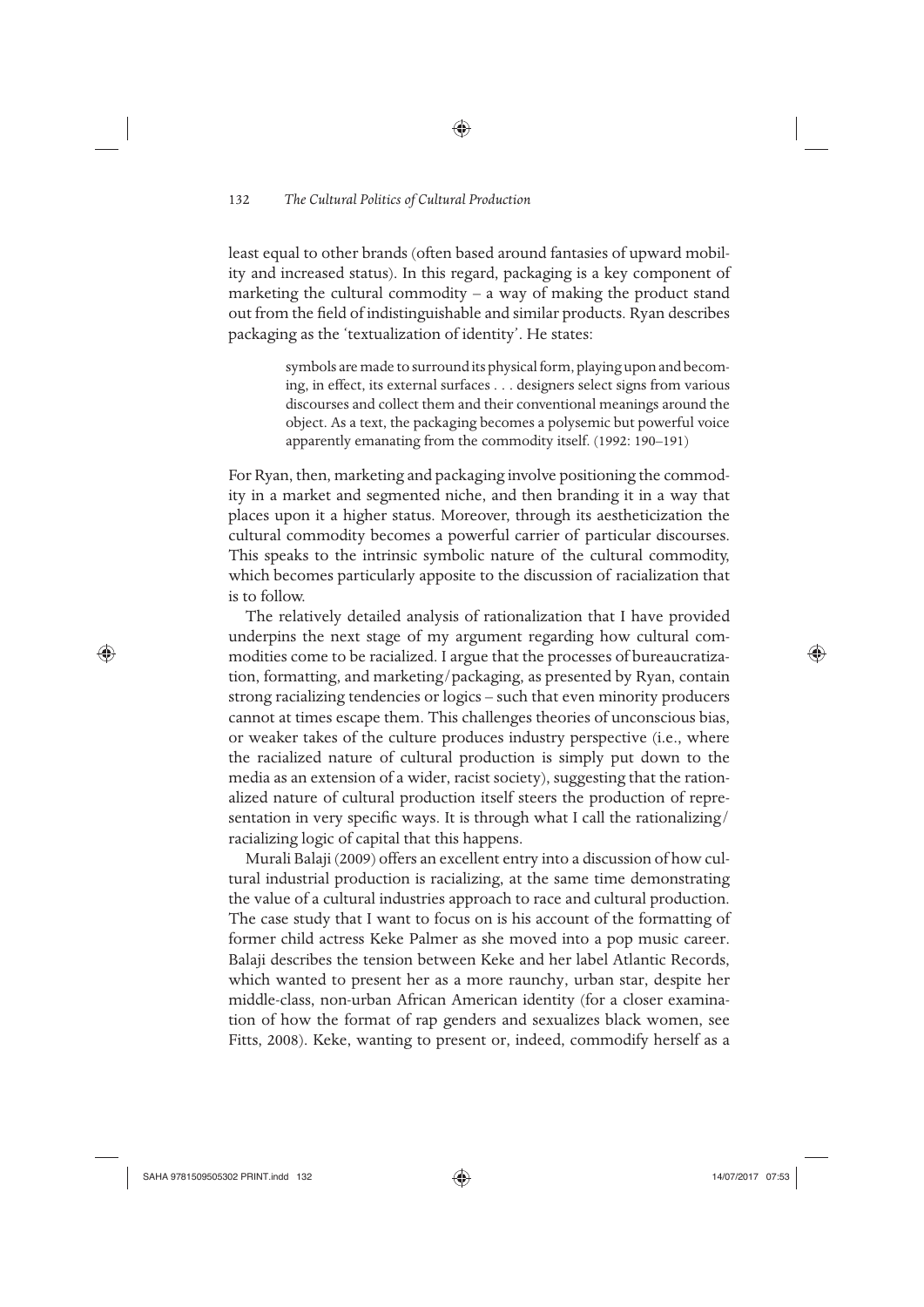more wholesome, teen singer (in the early part of her career she worked with Disney), resisted Atlantic's attempts to format her as an urban singer. As a consequence, she fell out with Atlantic and eventually left the label. Working within Ryan's framework, Balaji initially explains the logics behind formatting: that it helps guide creative intermediaries during the production process and is a safe way for corporations to (re)produce commodities that minimize risk and increase the potential for high profit. But Balaji also argues that formatting is inextricably bound up in processes of racialization and sexualization. Indeed, his aim is identical to mine: to demonstrate how the rationalized nature of cultural production leads to the reproduction of historical constructions of the Other. As he states (2009: 229): 'Attempting to make Keke into the Other, in much the same way as other black female artists, involved little innovation and few resources, but it has the potential to reap significant rewards for the corporations.'

◈

There are three things that I take from Balaji's argument. First, rather than being an example of the commodification of race, the production of race where minorities are involved is a process self-commodification. Balaji stresses how Keke is not resisting commodification itself, just the particular way that Atlantic Records was attempting to commodify her; she wanted to commodify herself in an alternative way. This simple point needs to be foregrounded in any analysis of the nature of symbol production in the complex professional era. Moreover, it underlines how a notion of the racialization of cultural commodity better captures the dynamics of race and cultural production, more so than the concept of commodification of race that, to repeat once again, too often slips into an economist and functionalist interpretation of the media. As a further point, Balaji's research, following the cultural industries tradition, highlights how this process should be understood as contested and a site of struggle, occurring through a fraught dynamic between structure and agency. Indeed, as shall be explored in much more detail in the following chapter, self-commodification is an ambivalent process and contains intrinsically enabling properties as well as reductive ones.

Second, formatting has a strong ideological dimension, and involves a complex interplay between economics and culture. As Balaji says in relation to Keke, 'representations of black women might be grounded in historical constructions of Otherness, but the way in which their identities are produced, distributed, and marketed is inherently linked with the economics of culture' (2009: 227). His account of how formats become racialized and gendered complicates weaker versions of the 'culture makes industry' perspective discussed earlier in this chapter; or rather (like Negus

 $\bigoplus$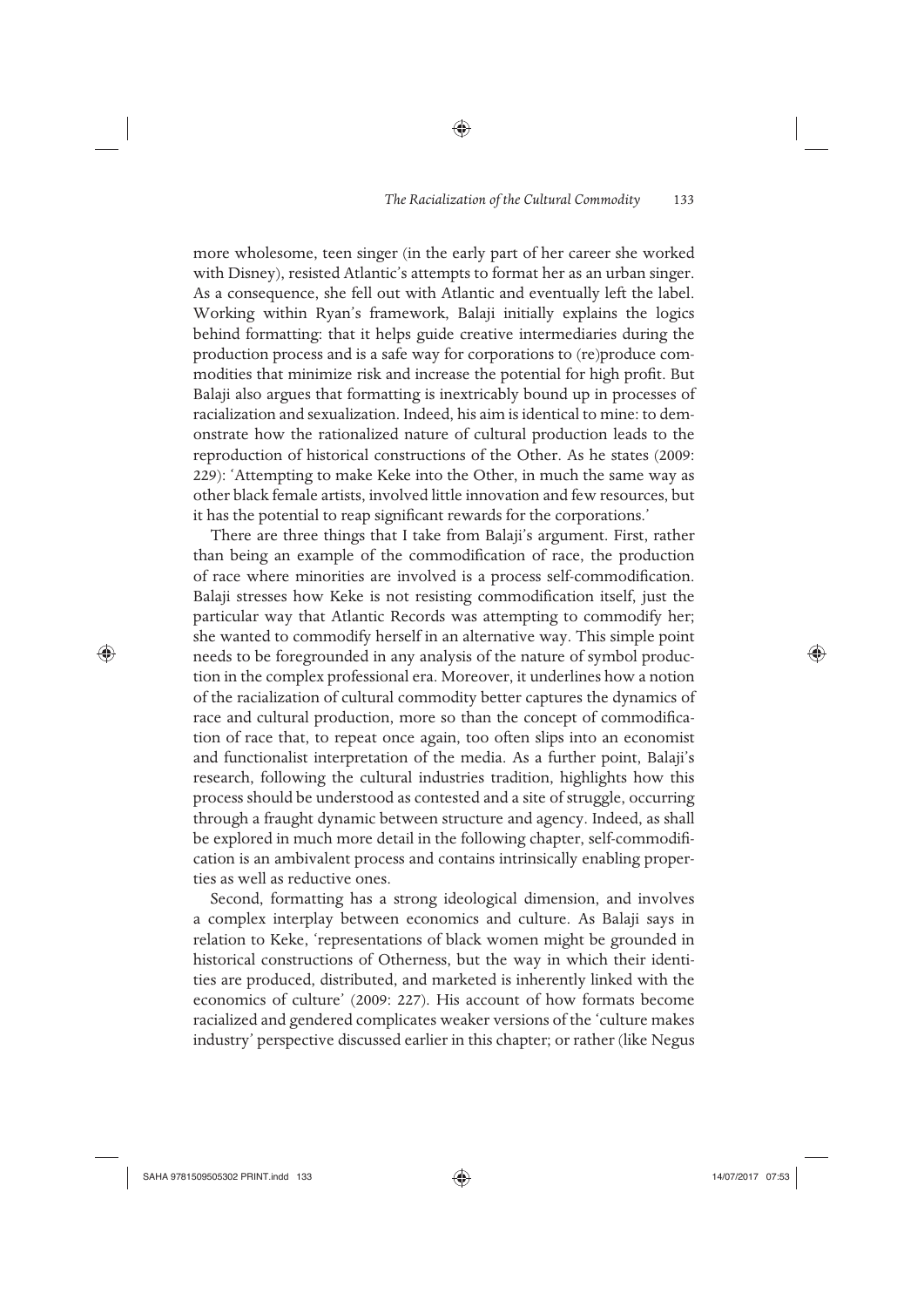to be fair<sup>16</sup>), he stresses how cultural production has both the 'culture produces industry' and 'industry produces culture' dynamics working simultaneously. The point here though is that formatting contains an ideological function where production formats set black artists as the Other, 'restricting their ability to move too far outside of an ideologically constructed zone that caters to dominant culture's perceptions of blackness' (Balaji, 2009: 229). Formats effectively get tied to particular types of authentic experience – producing very powerful understandings of how black artists are supposed to sound and appear,<sup>17</sup> which is particularly constraining for women of colour.

◈

The third factor that I take from Balaji's account of Keke is a challenge to the simplistic pariahization of white men in suits. While the media remains 'hideously white', as former BBC Director-General Greg Dyke once famously put it (Hill, 2001), blaming poor representation on white executives alone is a rather lethargic explanation for the marginalization of race in the cultural industries. Balaji, on the other hand, produces a more nuanced take in his analysis. So, for instance, he recognizes the 'Anglocentric' nature of cultural production (see also Ross, 1995) that attempts to commodify Keke in a racialized and sexualized way. But he also wants to challenge the argument that Negus slips into, and others like him (see Basu, 2006), that the struggles of black production mostly result from the cultural values of predominantly white music executives who run the cultural industries. As Balaji (2009: 228) states: 'Negus's argument overlooks the fact that the creative intermediaries tasked with producing the artists often have intimate knowledge of how to connect the artist to a market of consumption.' The point he is making here is that, whether white or black, cultural intermediaries are following the logic of the market, where formatting appears commonsensical (as Balaji argues, it

<sup>16</sup> My reference to weaker versions of the 'culture versus industry' perspective is in contrast to Negus's own conceptualization, which is a more nuanced take on the interplay between culture and industry. However, Negus's determination to critique crude Marxian accounts of the production of culture means that he can occasionally sway too much towards a culturalist perspective of production – overemphasizing the 'messiness' of human agency in cultural production, while downplaying the structural constraints placed on the individual actor's labour.

<sup>17</sup> While she does not refer explicitly to formatting, we can find an example of the ideological dimensions to formatting in Ross's (1995: 82) analysis of African American film production when she describes the challenges facing those black filmmakers who 'don't fit neatly into Hollywood's perception of what African American film should look like, that is, they should portray African American communities as a permanent underclass without a sustaining culture or heritage'.

♠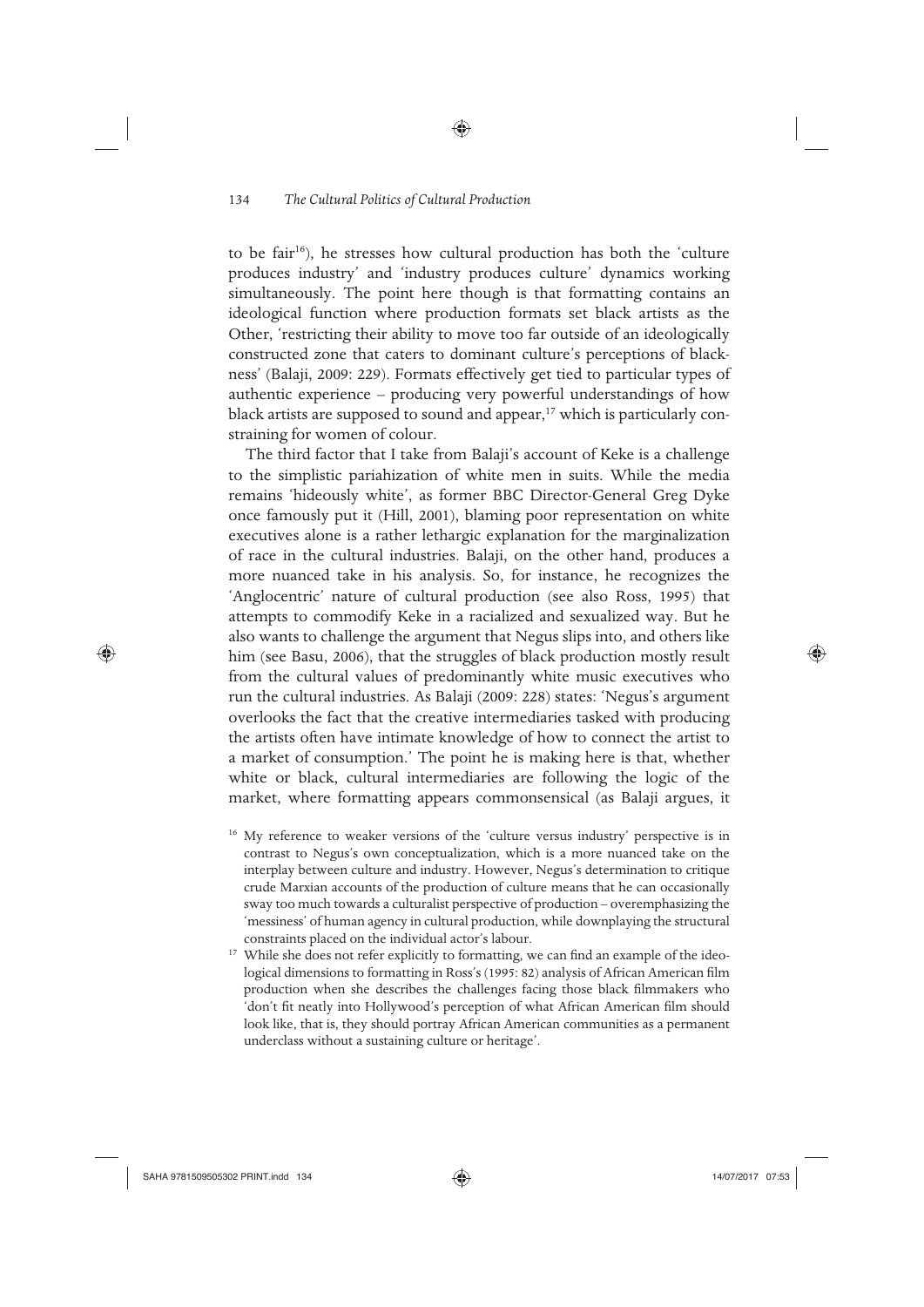is the way for the corporation to maintain control without appearing to do so), disguising its ideological, racializing underpinnings. So while he is claiming that pinning the blame on white men in suits is far too easy, Balaji is also challenging the idea that people of colour working in the cultural industries have no agency or should know/act better. Put another way, struggles in cultural production occur over the question of how to format, rather than should we format in the first place.

◈

This returns us to the rationalizing/racializing logic of capital. The purpose of this concept is to understand, first, how rationalization produces racializing effects and, second, how this is the particular logic of capital in the corporate era of production. This, I argue, is more satisfying than the 'culture produces industry' perspectives, as it highlights the specificities of cultural production that steer the production of representation in a way that reproduces historical constructions of Otherness. As I am going to illustrate further, when it comes to the cultural production of people of colour, the logic of rationalization – and by extension, capital – bound up in processes of bureaucratization, formatting, marketing and packaging, racializes their cultural goods in very specific ways. There are two aspects to this that need stressing. First, drawing from Negus, rationalizing processes appear during production as bland or neutral common business sense, obscuring their ideological function such that these processes go unchallenged. Second, we can see how people of colour working in the cultural industries are also steered into producing reductive tropes of race and gender despite their best intentions. As Balaji (2009: 228) puts it, 'these intermediaries are ultimately bound to profit-making imperatives of the corporations they work for'. Crucially, this also happens in the independent sector when minorities own the means of representation. Indeed, this is what my own research into British South Asian cultural production finds, and to end this section I want to refer briefly to three of my own case studies that illustrate how the racializing/rationalizing logic of capital works on racialized minorities, providing an empirical illustration of how commodification acts as a technology of racialized governmentalities.

My first example comes from a case study on British Asian independent record labels and the experience of self-formatting (Saha, 2011). The labels I worked with were involved in the 'new Asian dance music' (Sharma et al., 1996), which was a club scene that emerged in the mid-1990s that fused South Asian musical influences (classical Indian, Bollywood soundtracks, etc.) with Western dance genres like drum and bass and breakbeat. At first, the scene was lauded by scholars and cultural critics alike for its defiantly syncretic aesthetic, in both images and sound, which challenged normative

 $\bigoplus$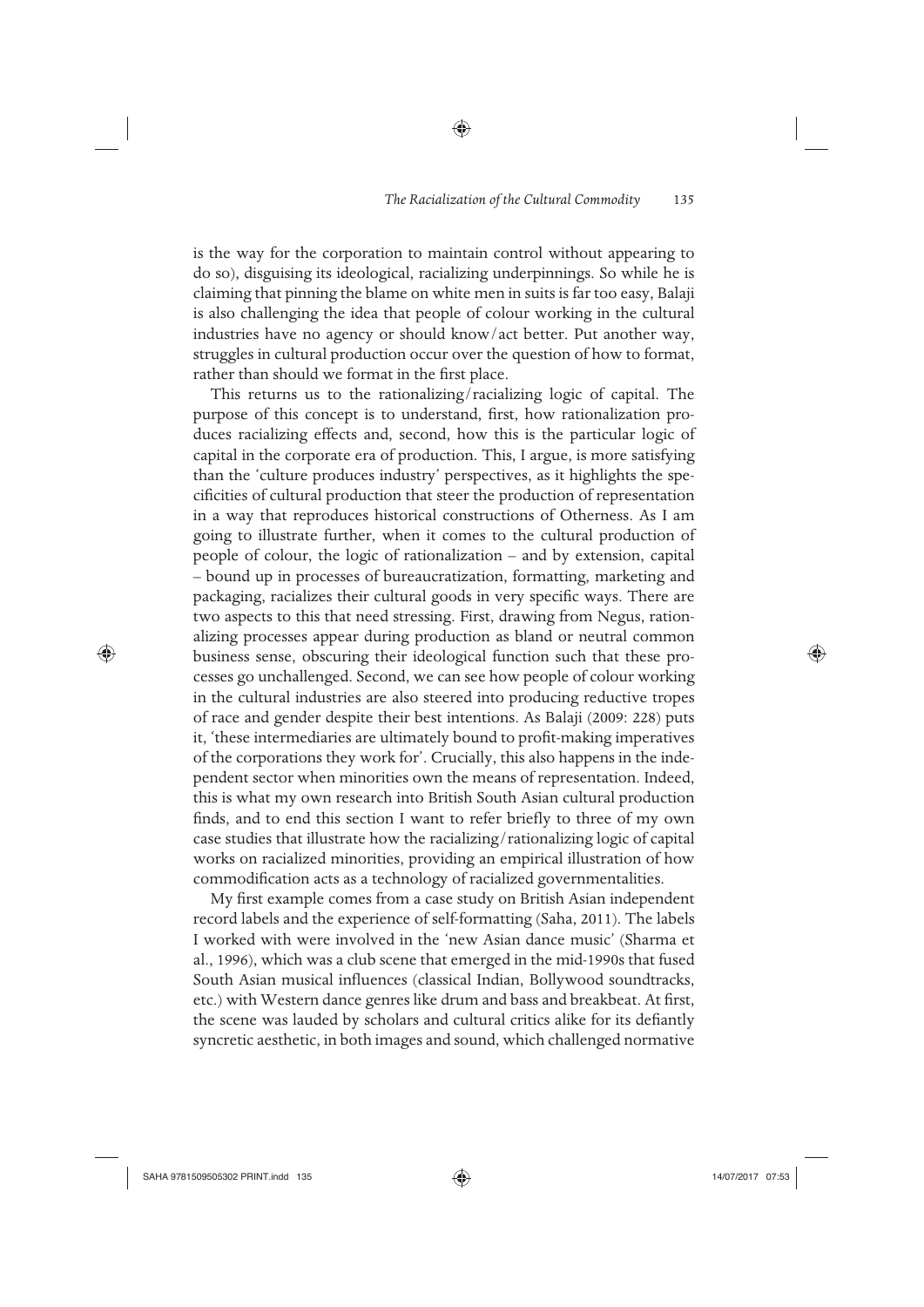understandings of Asian youth (as uncool, conformist, passive, victims of racism), while constructing a more inclusive notion of Britishness – it was no longer the case of being Asian or British, but *British Asian* (see Sharma et al., 1996). But eventually this aesthetic became co-opted, or, indeed, made into a production format that bracketed all Asian music together, transforming the formerly disruptive potential of the hybrid musical form into exoticized, reified difference (Sharma, 1996). My study examined the challenges facing one particular independent label which was struggling to cross over into the mainstream. On the one hand, the label complained about being seen as just an 'Asian label', and articulated a desire to transcend the 'Asian dance niche'. But in trying to find a brand identity and a unique selling point (USP) (specifically in order to attract the attentions of a major label that had shown an interest in developing a distribution deal), the label formatted itself according to its most visible characteristic: its *Asianness*. As a consequence, this self-branding employed a slightly exoticized, Orientalist depiction of Asian culture that the label was, in fact, critical of in other labels. My argument is that rather than internalizing white perceptions of Asianness, the label in fact internalized corporate promotional techniques that steered it in a direction that ultimately led to selfexoticization, compounding its status as different and Other in the process.

◈

In an example based on theatre (Saha, 2013a), I demonstrate how arts funding governmentalities steer the work of a British South Asian theatre company called Rasa Productions into reproducing racialized tropes. Rasa, founded by a Malaysian woman of South Asian descent who was the main writer and performer behind all the company's productions, was the beneficiary of ring-fenced money from Arts Council England as part of the Decibel scene, mentioned in chapter 4. This money was ring-fenced for 'culturally diverse arts' and, as the only culturally diverse theatre company in the particular region that the money was set aside for, Rasa attained highly coveted regularly funded status. The nature of the funding suited Rasa, which was unashamedly *culturally diverse*, with a strong postcolonial feminist narrative running throughout its work. Like the label discussed above, Rasa adopted the rationalizing, formatting techniques that, along with forms of bureaucratization and managerialism, had spread into arts production from the corporate sector (Fraser, 2004). These techniques worked to great effect when Rasa marketed its play *Curry Tales*, which, from the title, to the hyper-eroticized/exoticized (albeit kitsch) promotional image, to the gimmick of real curry being made live on stage, gave Rasa, to quote the producer, '"treble USPs"' (Saha, 2013a: 827) – which helped the play become a relative hit. By Rasa's own admission, it pur-

⊕

⊕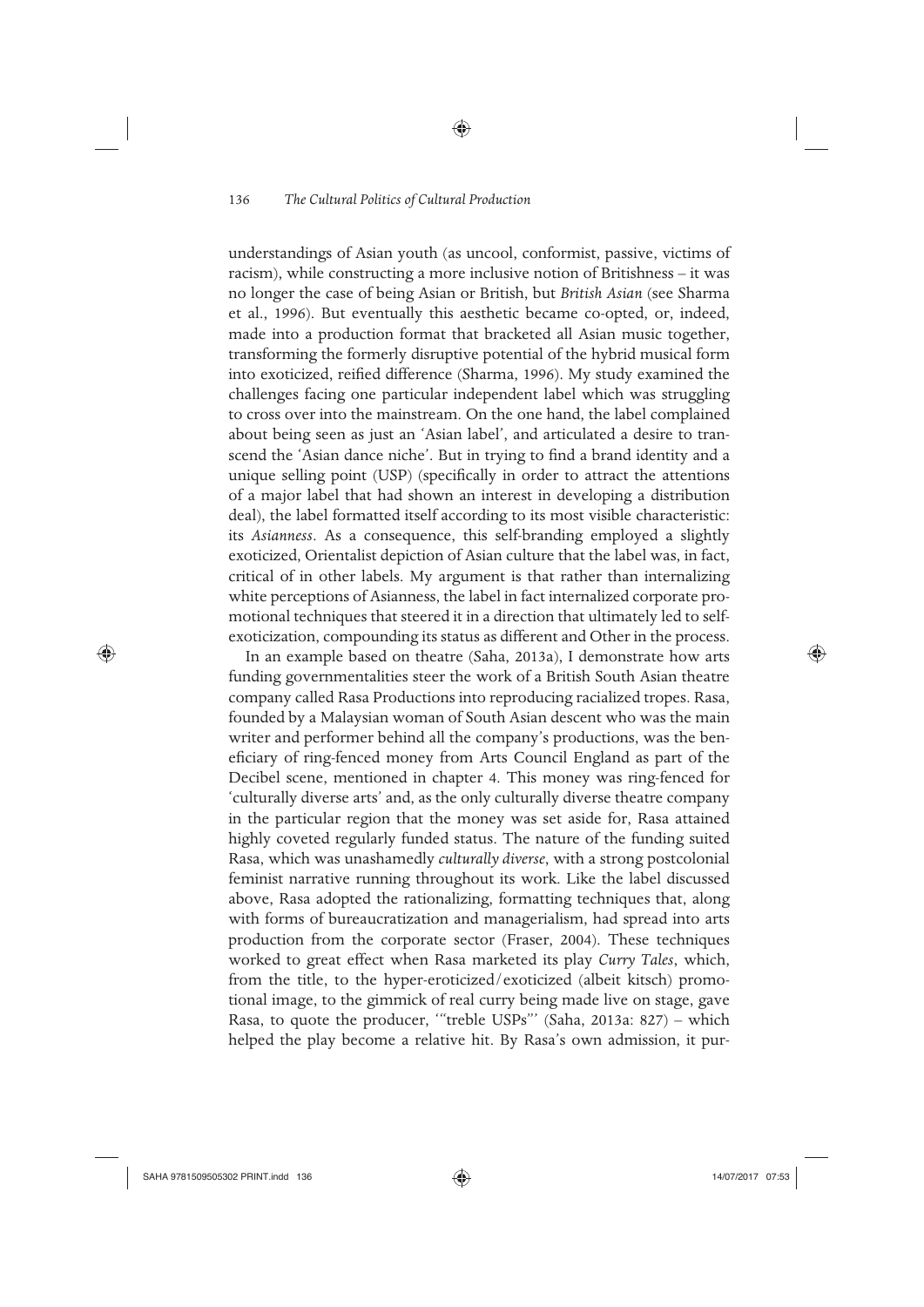posefully played with Orientalist images to draw in a white, mainstream audience, based on the rationale that these Orientalist assumptions would then be challenged inside the theatre by the subaltern, feminist themes of the play. But with its next production, called *Too Close To Home*, about a Muslim family and a son involved in a terrorist plot, Rasa avoided an 'ethnic' production format, and tried to do something universal in order to downplay the racial/religious element of the storyline that it feared could be sensationalized. In other words, it went in the complete opposite direction from that of *Curry Tales*. Yet *Too Close to Home* was poorly reviewed and commercially not as successful as *Curry Tales*, which led the producers to question the way that they were originally lauded for *Curry Tales*; those press reviews, while glowing, had tended to reproduce an Orientalist reading of the play (featuring lots of curry-flavoured puns), which Rasa, in hindsight, became ambivalent about. In other words, breaking from the ethnic format that had been such a success for Rasa had serious repercussions on how the company felt that its future work was received and how it was allowed to represent itself.

◈

In my third and final case study, I draw from an example in broadcasting, and a culture of 'noise'-making that leads a British Muslim commissioner into producing what many strongly argue are sensationalist representations of Islam (Saha, 2012). This case study involves the head of religion and multicultural programming at Channel 4 – a commercial channel with a public service remit that, at the time of the research, had adopted a mainstreaming diversity policy. The commissioner in question was a British-born Pakistani with working-class roots, who, in our interview, spoke of the challenge of developing religious programming for prime time viewing. Knowing that religious programmes do not generally attract high ratings, the commissioner described to me his strategy of making 'noise' instead – that is, by generating press coverage and winning awards, and ensuring that a programme gets talked about. He explained this strategy of 'noise-making' as something he learnt on the job, a process of getting to know the culture and feel and '"flavour"' (Saha, 2012: 433) of the channel – very much echoing Ryan's description of the discursive forms of bureaucratization. But Channel 4 has received a lot of criticism for its sensationalist representation of Islam (Campion, 2005; Malik, 2008; 2014) and looking at the titles of the shows he commissioned – *Inside the Mind of a Suicide Bomber*, *The Cult of the Suicide Bomber*, *Women Only Jihad*, *The Fundamentalist*, *The Road to Guantanamo*, *Putting the 'Fun' in Fundamental* – one can see why. These titles appear sensationalist, though I stress that the shows themselves for the most part delivered a sensitive and nuanced take

 $\bigoplus$ 

♠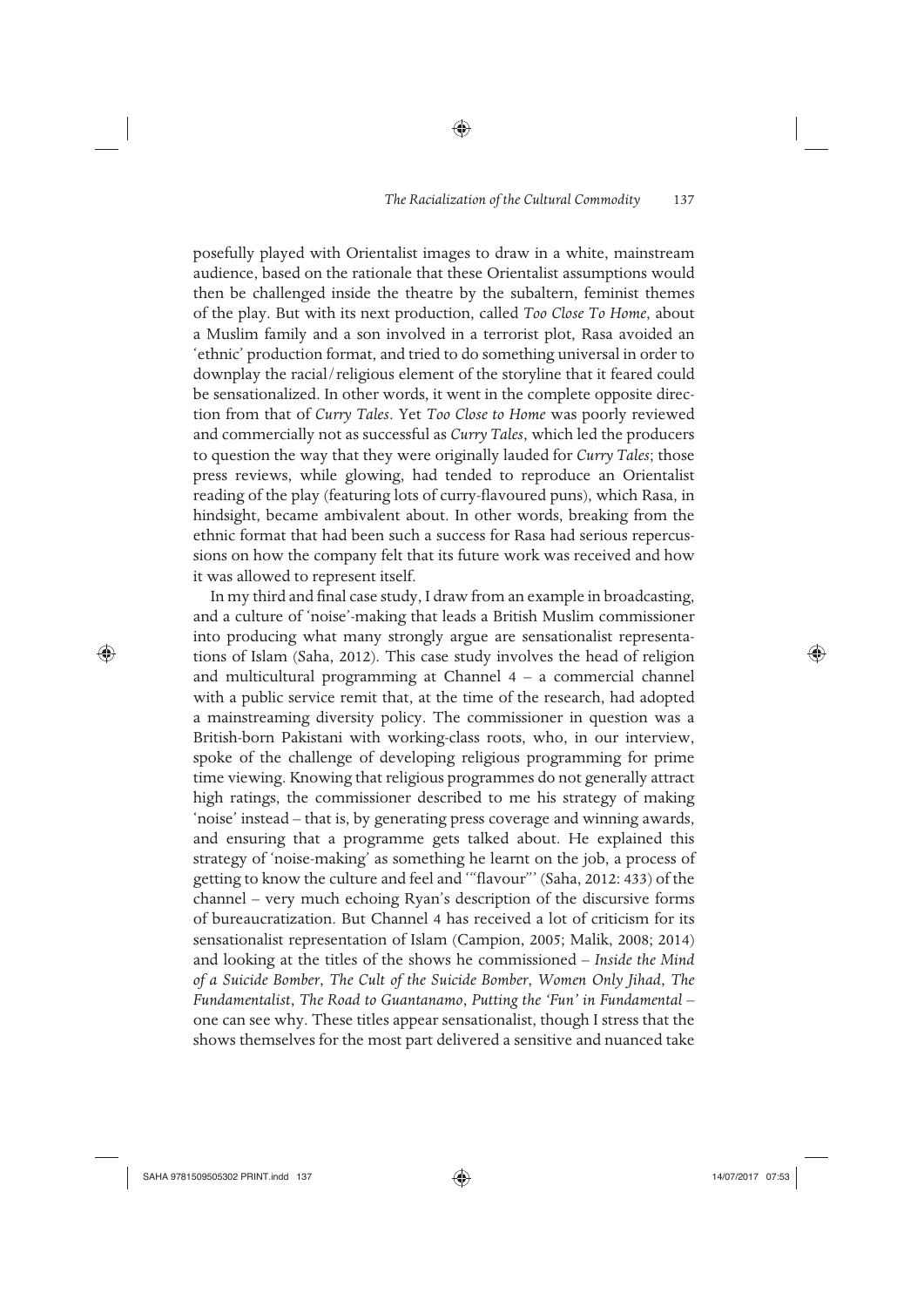on controversial topics. Yet the way that they were presented nonetheless played on very powerful discourses. While the programmes themselves might have tried to challenge a particular take on Muslim experience, their titles and the way that they were packaged contribute to a discursive formation (including other popular cultural texts, news stories, political speeches, anti-terror measures and so on) that reinforce the idea of Islam as absolutely and irreconcilably different from Western culture.

The aim of presenting these brief case studies is to show how the rationalizing/racializing logic of capital takes hold during cultural production – through (self-)formatting, marketing and packaging. This I argue is the way that race is governed in the cultural industries. To reiterate: what the concept of the rationalizing/racializing logic of capital refers to is how the very forms of rationalization that characterize industrial cultural production in the complex professional era are the means through which historical constructions of Otherness are reproduced in an unchecked form (during production at least). The assemblage of processes, apparatus, rationales and logics that are embodied in each stage of production is what I refer to when I describe commodification as a technology of racialized governmentalities. And it is through these means that commodities come to be racialized in a reductive way that reflects the interests of the dominant culture. To answer the question that has run throughout this book about whether increasing the number of minorities working in the cultural industries will 'improve' the quality and diversity of representation, my response is they will not do so as long as minority cultural producers have to contend with the rationalizing/racializing logic of capital.

# **Conclusion**

♠

Although I assert that increasing the number of minorities in the cultural industries by itself will not lead to a more diverse and varied range of representations of race, let alone to the destruction of historical constructions of Otherness, to conclude this chapter I want to raise a question that is less certain: based on the case studies covered, is it ideology or economics that primarily defines the making of race in the cultural industries? Of course, the easy and no less correct answer is to say both. Yet I argue that the industry standard of making commodities according to (racial arche)type can in fact be commercially self-defeating. For instance, in Balaji's study of the commodification of musical act Keke, he questions the executives' choice to format her as a black, urban, sexualized female given that she could have sold a lot of records if they had instead targeted the much larger (and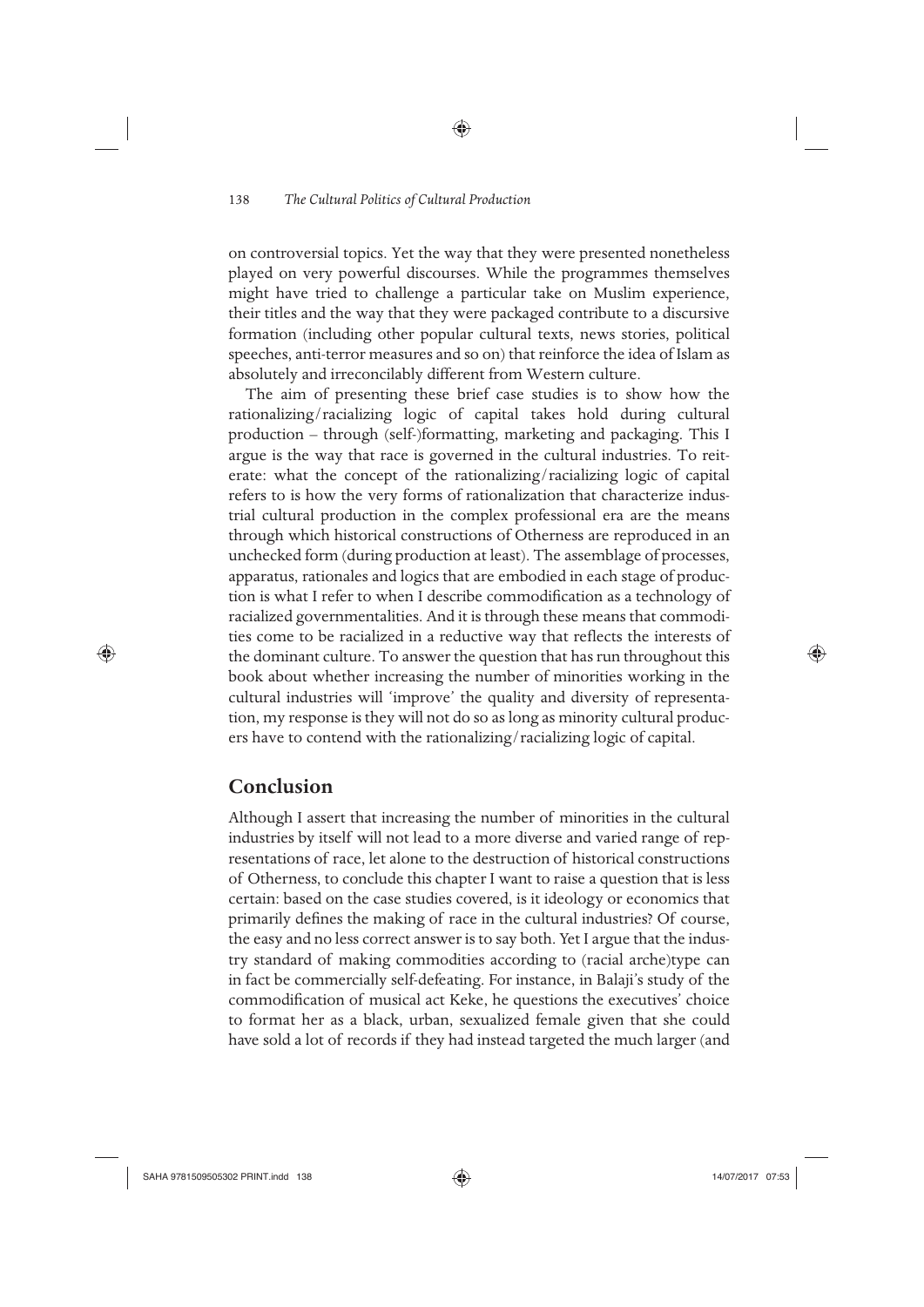whiter) pre-teen and teen market. Balaji concludes that the label's decision to commodify Keke according to a black urban format was ideological, describing this tension between the economic and the cultural as the contradiction of cultural production. Negus similarly suggests that in the cultural production of Othered cultural goods such as rap or salsa music cultural values trump economic fact; as he states (1999: 146; my emphasis):

◈

Uncritically received cultural assumptions and common-sense ideas about a world of discrete markets and separate social worlds are inscribed into business practices. These are deployed systematically, ignoring all evidence of the contrary (*which would, I suspect, produce a type of cognitive dissonance that would undermine the logic of the system*), and this contributes to the separation of knowledge and experience.

Negus's comment – that challenging common-sense ideas about the 'world of discrete markets', or, put another way, whole groups of people, would lead to 'cognitive dissonance that would undermine the logic of the system' – is said off the cuff in parenthesis, and, frustratingly, he does not unpack this point any further. But what I take from the quote is how it highlights the very entrenched nature of cultural – or indeed racist – values in production that, if exposed and called out, would in effect undermine the entire logic of the system. The idea that cultural production is characterized by a 'separation of knowledge and experience' where all 'evidence of the contrary' is ignored again highlights the ideological dimension to cultural production in relation to race and ethnicity.

It is in this way that I argue that commodification is a technology of racialized governmentalities. The process of commodification in the context of the cultural industries is precisely the way that race is governed. As Balaji (2009: 235) put it, 'the production of culture is not purely an economic process, but one driven by ideological considerations as well'. The rationalized processes that constitute cultural commodification – bureaucratization of the workplace, formatting strategies, packaging and marketing – are the means through which commodities are racialized. In the production of Othered cultural goods, each of these processes is shaped by common-sense understandings of race, but conducted in the name of following standard business practice. There are three points that I have discussed that I want to reiterate. First, while rationalizing processes are not inherently racist, due to the institutional whiteness of the cultural industries, Eurocentric, ethnocentric understandings of race are structured into them (for instance, in the way Balaji argues that formats are racialized and gendered). Second, the logic of rationalization (embedded within

SAHA 9781509505302 PRINT.indd 139 14/07/2017 07:53

 $\bigoplus$